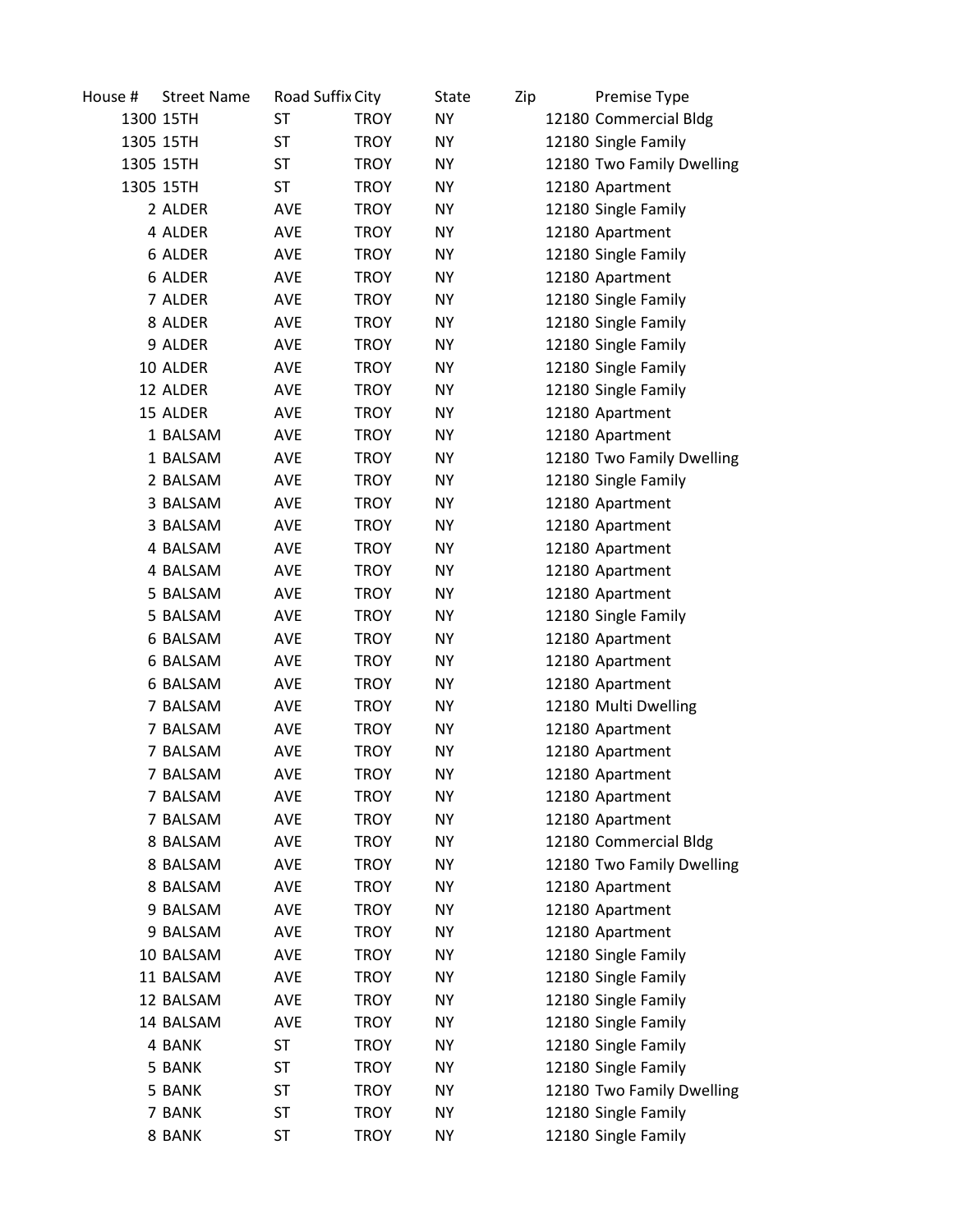| 9 BANK             | <b>ST</b>  | <b>TROY</b> | <b>NY</b> | 12180 Single Family       |
|--------------------|------------|-------------|-----------|---------------------------|
| 11 BANK            | ST         | <b>TROY</b> | NY        | 12180 Single Family       |
| 12 BANK            | <b>ST</b>  | <b>TROY</b> | <b>NY</b> | 12180 Single Family       |
| 17 BANK            | <b>ST</b>  | <b>TROY</b> | <b>NY</b> | 12180 Single Family       |
| 19 BANK            | <b>ST</b>  | <b>TROY</b> | <b>NY</b> | 12180 Single Family       |
| 20 BANK            | <b>ST</b>  | <b>TROY</b> | <b>NY</b> | 12180 Apartment           |
| 20 BANK            | ST         | <b>TROY</b> | <b>NY</b> | 12180 Apartment           |
| 21 BANK            | ST         | <b>TROY</b> | <b>NY</b> | 12180 Apartment           |
| 21 BANK            | <b>ST</b>  | <b>TROY</b> | <b>NY</b> | 12180 Apartment           |
| 22 BANK            | <b>ST</b>  | TROY        | NY        | 12180 Two Family Dwelling |
| 22 BANK            | ST         | <b>TROY</b> | <b>NY</b> | 12180 Apartment           |
| 23 BANK            | ST         | <b>TROY</b> | NY        | 12180 Single Family       |
| 41 BANK            | <b>ST</b>  | <b>TROY</b> | NY        | 12180 Apartment           |
| 41 BANK            | <b>ST</b>  | <b>TROY</b> | <b>NY</b> | 12180 Two Family Dwelling |
| 46 BANK            | <b>ST</b>  | TROY        | <b>NY</b> | 12180 Apartment           |
| 46 BANK            | <b>ST</b>  | <b>TROY</b> | <b>NY</b> | 12180 Apartment           |
| 46 BANK            | ST         | <b>TROY</b> | NY        | 12180 Apartment           |
| 47 BANK            | <b>ST</b>  | <b>TROY</b> | <b>NY</b> | 12180 Single Family       |
| 52 BANK            | <b>ST</b>  | <b>TROY</b> | <b>NY</b> | 12180 Single Family       |
| 52 BANK            | ST         | <b>TROY</b> | <b>NY</b> | 12180 Apartment           |
| 54 BANK            | <b>ST</b>  | <b>TROY</b> | NΥ        | 12180 Single Family       |
| 1 BELLE            | AVE        | <b>TROY</b> | <b>NY</b> | 12180 Single Family       |
| 2 BELLE            | <b>AVE</b> | <b>TROY</b> | <b>NY</b> | 12180 Single Family       |
| 6 BELLE            | <b>AVE</b> | <b>TROY</b> | NY        | 12180 Single Family       |
| 16 BELLE           | AVE        | <b>TROY</b> | <b>NY</b> | 12180 Commercial Bldg     |
| 17 BELLE           | <b>AVE</b> | <b>TROY</b> | NY        | 12180 Single Family       |
| 20 BELLE           | AVE        | <b>TROY</b> | <b>NY</b> | 12180 Single Family       |
| 25 BELLE           | AVE        | <b>TROY</b> | NY        | 12180 Commercial Bldg     |
| 26 BELLE           | AVE        | <b>TROY</b> | NY        | 12180 Single Family       |
| 28 BELLE           | AVE        | <b>TROY</b> | <b>NY</b> | 12180 Single Family       |
| 30 BELLE           | AVE        | <b>TROY</b> | <b>NY</b> | 12180 Two Family Dwelling |
| 36 BELLE           | AVE        | <b>TROY</b> | ΝY        | 12180 Single Family       |
| 37 BELLE           | AVE        | <b>TROY</b> | NY        | 12180 Single Family       |
| 38 BELLE           | AVE        | <b>TROY</b> | ΝY        | 12180 Single Family       |
| 39 BELLE           | AVE        | <b>TROY</b> | NY        | 12180 Single Family       |
| 41 BELLE           | <b>AVE</b> | <b>TROY</b> | NY        | 12180 Single Family       |
| 42 BELLE           | <b>AVE</b> | <b>TROY</b> | <b>NY</b> | 12180 Single Family       |
| 43 BELLE           | <b>AVE</b> | <b>TROY</b> | NY        | 12180 Single Family       |
| 45 BELLE           | AVE        | <b>TROY</b> | ΝY        | 12180 Single Family       |
| 46 BELLE           | AVE        | <b>TROY</b> | NY        | 12180 Single Family       |
| 47 BELLE           | AVE        | <b>TROY</b> | ΝY        | 12180 Single Family       |
| 51 BELLE           | AVE        | <b>TROY</b> | <b>NY</b> | 12180 Commercial Bldg     |
| 1 BRUNSWICK        | <b>RD</b>  | <b>TROY</b> | NY        | 12180 Commercial Bldg     |
| 2 BRUNSWICK        | <b>RD</b>  | <b>TROY</b> | NY        | 12180 Single Family       |
| 2 BRUNSWICK        | AVE        | <b>TROY</b> | NY        | 12180 Apartment           |
| 2 BRUNSWICK        | <b>AVE</b> | <b>TROY</b> | ΝY        | 12180 Single Family       |
| <b>8 BRUNSWICK</b> | <b>RD</b>  | <b>TROY</b> | NY        | 12180 Commercial Bldg     |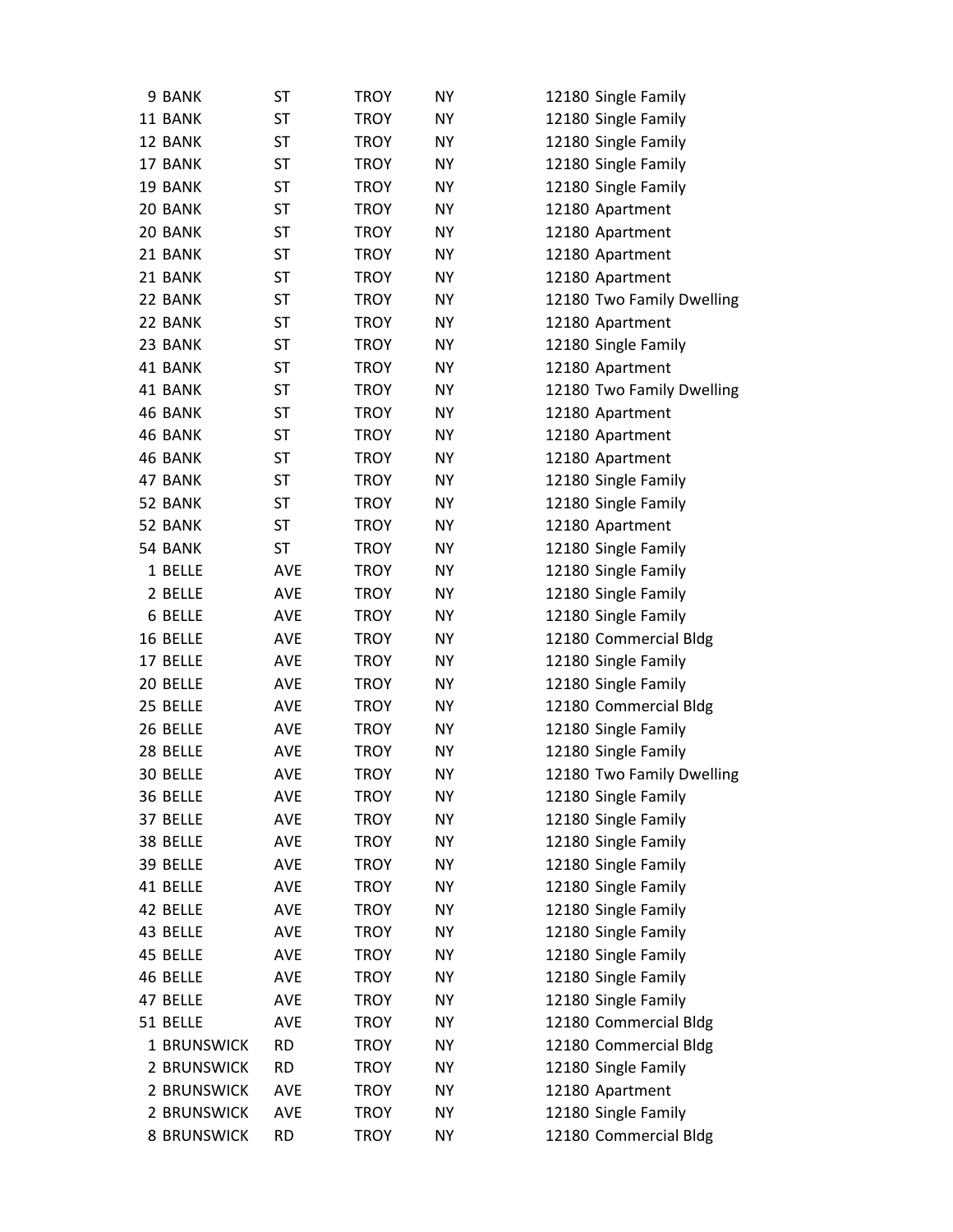| <b>8 BRUNSWICK</b>  | <b>RD</b>  | <b>TROY</b> | ΝY        | 12180 Commercial Bldg     |
|---------------------|------------|-------------|-----------|---------------------------|
| <b>8 BRUNSWICK</b>  | <b>RD</b>  | <b>TROY</b> | <b>NY</b> | 12180 Commercial Bldg     |
| <b>8 BRUNSWICK</b>  | <b>RD</b>  | <b>TROY</b> | ΝY        | 12180 Retail              |
| <b>8 BRUNSWICK</b>  | <b>RD</b>  | <b>TROY</b> | <b>NY</b> | 12180 Manufacturing       |
| <b>18 BRUNSWICK</b> | AVE        | TROY        | <b>NY</b> | 12180 Single Family       |
| <b>19 BRUNSWICK</b> | AVE        | TROY        | <b>NY</b> | 12180 Single Family       |
| <b>19 BRUNSWICK</b> | AVE        | <b>TROY</b> | ΝY        | 12180 Single Family       |
| 25 BRUNSWICK        | AVE        | <b>TROY</b> | <b>NY</b> | 12180 Single Family       |
| <b>30 BRUNSWICK</b> | <b>RD</b>  | <b>TROY</b> | <b>NY</b> | 12180 Commercial Bldg     |
| <b>30 BRUNSWICK</b> | AVE        | TROY        | ΝY        | 12180 Apartment           |
| <b>30 BRUNSWICK</b> | <b>AVE</b> | TROY        | <b>NY</b> | 12180 Apartment           |
| <b>30 BRUNSWICK</b> | AVE        | TROY        | <b>NY</b> | 12180 Apartment           |
| <b>31 BRUNSWICK</b> | AVE        | <b>TROY</b> | NΥ        | 12180 Single Family       |
| <b>32 BRUNSWICK</b> | <b>AVE</b> | <b>TROY</b> | NY        | 12180 Two Family Dwelling |
| <b>32 BRUNSWICK</b> | <b>AVE</b> | <b>TROY</b> | <b>NY</b> | 12180 Single Family       |
| <b>33 BRUNSWICK</b> | <b>AVE</b> | <b>TROY</b> | <b>NY</b> | 12180 Single Family       |
| <b>33 BRUNSWICK</b> | <b>RD</b>  | TROY        | ΝY        | 12180 Apartment           |
| <b>33 BRUNSWICK</b> | <b>RD</b>  | <b>TROY</b> | NY        | 12180 Apartment           |
| <b>35 BRUNSWICK</b> | AVE        | <b>TROY</b> | NΥ        | 12180 Apartment           |
| <b>35 BRUNSWICK</b> | <b>AVE</b> | <b>TROY</b> | NΥ        | 12180 Single Family       |
| <b>36 BRUNSWICK</b> | AVE        | <b>TROY</b> | <b>NY</b> | 12180 Single Family       |
| <b>37 BRUNSWICK</b> | <b>RD</b>  | <b>TROY</b> | ΝY        | 12180 Single Family       |
| <b>39 BRUNSWICK</b> | AVE        | <b>TROY</b> | <b>NY</b> | 12180 Apartment           |
| <b>39 BRUNSWICK</b> | AVE        | TROY        | NΥ        | 12180 Apartment           |
| <b>40 BRUNSWICK</b> | AVE        | TROY        | NΥ        | 12180 Apartment           |
| <b>40 BRUNSWICK</b> | AVE        | <b>TROY</b> | ΝY        | 12180 Single Family       |
| 1 COLLINS           | AVE        | TROY        | <b>NY</b> | 12180 Single Family       |
| 2 COLLINS           | AVE        | TROY        | ΝY        | 12180 Single Family       |
| 3 COLLINS           | AVE        | <b>TROY</b> | ΝY        | 12180 Single Family       |
| 5 COLLINS           | AVE        | <b>TROY</b> | ΝY        | 12180 Single Family       |
| 5 COLLINS           | AVE        | <b>TROY</b> | NΥ        | 12180 Single Family       |
| <b>6 COLLINS</b>    | AVE        | <b>TROY</b> | NΥ        | 12180 Apartment           |
| <b>6 COLLINS</b>    | AVE        | <b>TROY</b> | NΥ        | 12180 Apartment           |
| <b>6 COLLINS</b>    | AVE        | <b>TROY</b> | NY        | 12180 Apartment           |
| 7 COLLINS           | AVE        | <b>TROY</b> | NY        | 12180 Commercial Bldg     |
| 12 COLLINS          | AVE        | TROY        | ΝY        | 12180 Single Family       |
| 14 COLLINS          | AVE        | <b>TROY</b> | NY        | 12180 Single Family       |
| <b>16 COLLINS</b>   | AVE        | <b>TROY</b> | NY        | 12180 Single Family       |
| 17 COLLINS          | AVE        | TROY        | NY        | 12180 Single Family       |
| 18 COLLINS          | AVE        | <b>TROY</b> | NY        | 12180 Apartment           |
| <b>18 COLLINS</b>   | AVE        | <b>TROY</b> | ΝY        | 12180 Apartment           |
| 20 COLLINS          | <b>AVE</b> | <b>TROY</b> | NY        | 12180 Single Family       |
| 21 COLLINS          | AVE        | <b>TROY</b> | ΝY        | 12180 Two Family Dwelling |
| 21 COLLINS          | AVE        | <b>TROY</b> | NY        | 12180 Single Family       |
| 37 COLLINS          | AVE        | <b>TROY</b> | NΥ        | 12180 Apartment           |
| 37 COLLINS          | AVE        | <b>TROY</b> | NΥ        | 12180 Single Family       |
| 41 COLLINS          | AVE        | <b>TROY</b> | NΥ        | 12180 Apartment           |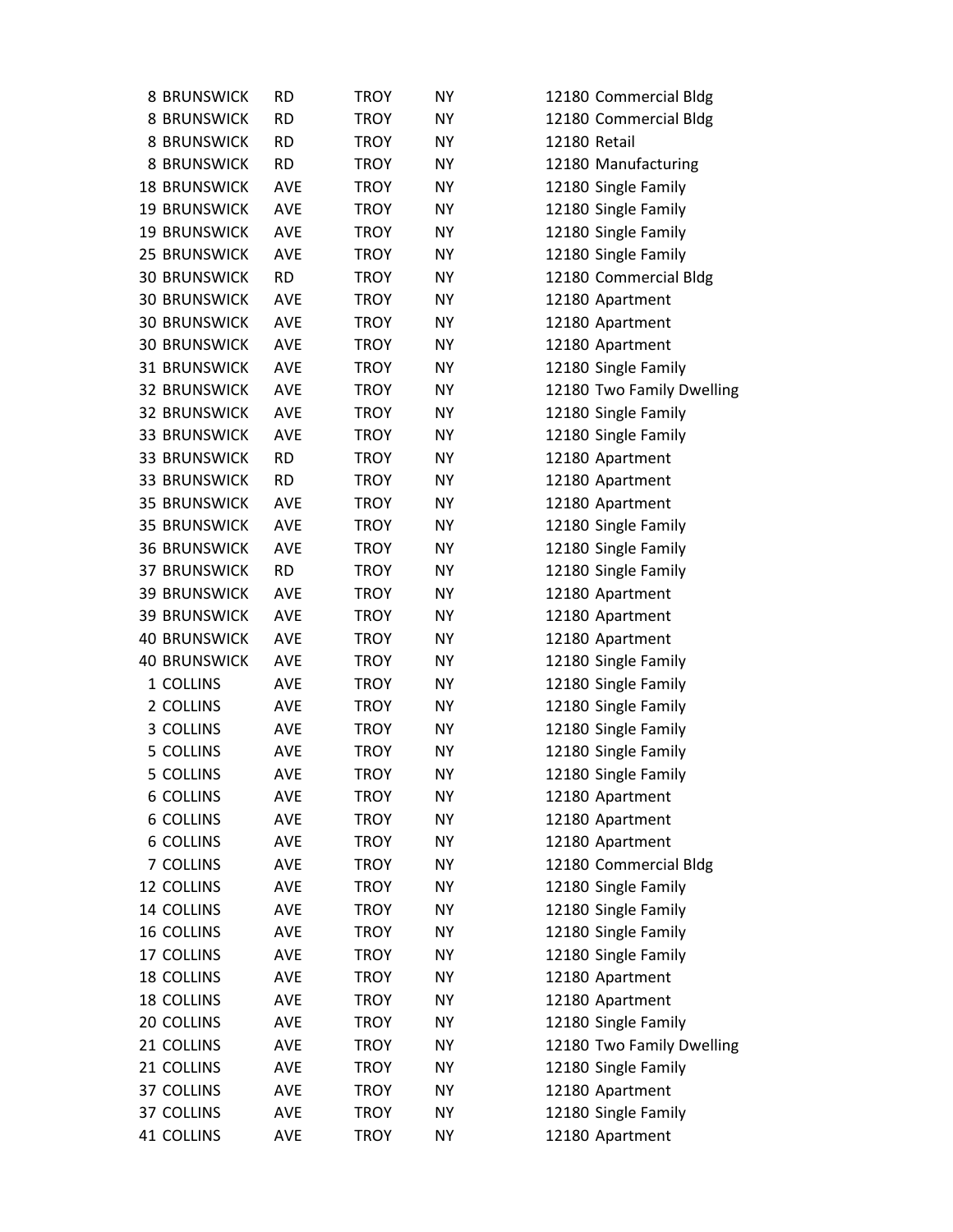|         | 41 COLLINS   | <b>AVE</b> | <b>TROY</b> | <b>NY</b>                  | 12180 Apartment           |
|---------|--------------|------------|-------------|----------------------------|---------------------------|
| Column4 | Column6      | Column7    | Column17    | Column18 Column19 Column22 |                           |
|         | 7 CONGRESS   | <b>ST</b>  | <b>TROY</b> | <b>NY</b>                  | 12180 Single Family       |
|         | 369 CONGRESS | ST         | <b>TROY</b> | <b>NY</b>                  | 12180 Apartment           |
|         | 369 CONGRESS | <b>ST</b>  | <b>TROY</b> | <b>NY</b>                  | 12180 Apartment           |
|         | 369 CONGRESS | <b>ST</b>  | <b>TROY</b> | <b>NY</b>                  | 12180 Apartment           |
|         | 369 CONGRESS | <b>ST</b>  | <b>TROY</b> | <b>NY</b>                  | 12180 Apartment           |
|         | 377 CONGRESS | <b>ST</b>  | <b>TROY</b> | <b>NY</b>                  | 12180 Commercial Bldg     |
|         | 377 CONGRESS | <b>ST</b>  | <b>TROY</b> | <b>NY</b>                  | 12180 Single Family       |
|         | 377 CONGRESS | ST         | <b>TROY</b> | <b>NY</b>                  | 12180 Apartment           |
|         | 379 CONGRESS | <b>ST</b>  | <b>TROY</b> | <b>NY</b>                  | 12180 Apartment           |
|         | 379 CONGRESS | <b>ST</b>  | <b>TROY</b> | <b>NY</b>                  | 12180 Single Family       |
|         | 383 CONGRESS | ST         | <b>TROY</b> | <b>NY</b>                  | 12180 Apartment           |
|         | 383 CONGRESS | <b>ST</b>  | <b>TROY</b> | <b>NY</b>                  | 12180 Two Family Dwelling |
|         | 383 CONGRESS | <b>ST</b>  | <b>TROY</b> | <b>NY</b>                  | 12180 Apartment           |
|         | 384 CONGRESS | ST         | <b>TROY</b> | <b>NY</b>                  | 12180 Commercial Bldg     |
|         | 384 CONGRESS | <b>ST</b>  | <b>TROY</b> | <b>NY</b>                  | 12180 Commercial Bldg     |
|         | 384 CONGRESS | <b>ST</b>  | <b>TROY</b> | <b>NY</b>                  | 12180 Apartment           |
|         | 384 CONGRESS | <b>ST</b>  | <b>TROY</b> | <b>NY</b>                  | 12180 Apartment           |
|         | 384 CONGRESS | <b>ST</b>  | <b>TROY</b> | <b>NY</b>                  | 12180 Apartment           |
|         | 384 CONGRESS | ST         | <b>TROY</b> | <b>NY</b>                  | 12180 Apartment           |
|         | 384 CONGRESS | ST         | <b>TROY</b> | <b>NY</b>                  | 12180 Apartment           |
|         | 384 CONGRESS | <b>ST</b>  | <b>TROY</b> | <b>NY</b>                  | 12180 Apartment           |
|         | 384 CONGRESS | <b>ST</b>  | <b>TROY</b> | <b>NY</b>                  | 12180 Apartment           |
|         | 384 CONGRESS | <b>ST</b>  | <b>TROY</b> | NY.                        | 12180 Apartment           |
|         | 384 CONGRESS | <b>ST</b>  | <b>TROY</b> | <b>NY</b>                  | 12180 Apartment           |
|         | 384 CONGRESS | <b>ST</b>  | <b>TROY</b> | <b>NY</b>                  | 12180 Apartment           |
|         | 384 CONGRESS | ST         | <b>TROY</b> | <b>NY</b>                  | 12180 Apartment           |
|         | 384 CONGRESS | ST         | <b>TROY</b> | <b>NY</b>                  | 12180 Apartment           |
|         | 384 CONGRESS | <b>ST</b>  | <b>TROY</b> | <b>NY</b>                  | 12180 Apartment           |
|         | 384 CONGRESS | <b>ST</b>  | <b>TROY</b> | <b>NY</b>                  | 12180 Apartment           |
|         | 384 CONGRESS | ST         | <b>TROY</b> | NY                         | 12180 Apartment           |
|         | 384 CONGRESS | ST         | <b>TROY</b> | <b>NY</b>                  | 12180 Apartment           |
|         | 384 CONGRESS | ST         | <b>TROY</b> | <b>NY</b>                  | 12180 Apartment           |
|         | 384 CONGRESS | ST         | <b>TROY</b> | <b>NY</b>                  | 12180 Apartment           |
|         | 384 CONGRESS | ST         | <b>TROY</b> | <b>NY</b>                  | 12180 Apartment           |
|         | 384 CONGRESS | <b>ST</b>  | <b>TROY</b> | <b>NY</b>                  | 12180 Apartment           |
|         | 384 CONGRESS | <b>ST</b>  | <b>TROY</b> | <b>NY</b>                  | 12180 Apartment           |
|         | 384 CONGRESS | ST         | <b>TROY</b> | <b>NY</b>                  | 12180 Apartment           |
|         | 384 CONGRESS | <b>ST</b>  | <b>TROY</b> | <b>NY</b>                  | 12180 Apartment           |
|         | 384 CONGRESS | ST         | <b>TROY</b> | <b>NY</b>                  | 12180 Apartment           |
|         | 384 CONGRESS | <b>ST</b>  | <b>TROY</b> | <b>NY</b>                  | 12180 Apartment           |
|         | 384 CONGRESS | <b>ST</b>  | <b>TROY</b> | <b>NY</b>                  | 12180 Apartment           |
|         | 384 CONGRESS | ST         | <b>TROY</b> | <b>NY</b>                  | 12180 Apartment           |
|         | 384 CONGRESS | <b>ST</b>  | <b>TROY</b> | <b>NY</b>                  | 12180 Apartment           |
|         | 384 CONGRESS | ST         | <b>TROY</b> | ΝY                         | 12180 Apartment           |
|         | 384 CONGRESS | ST         | <b>TROY</b> | <b>NY</b>                  | 12180 Apartment           |
|         |              |            |             |                            |                           |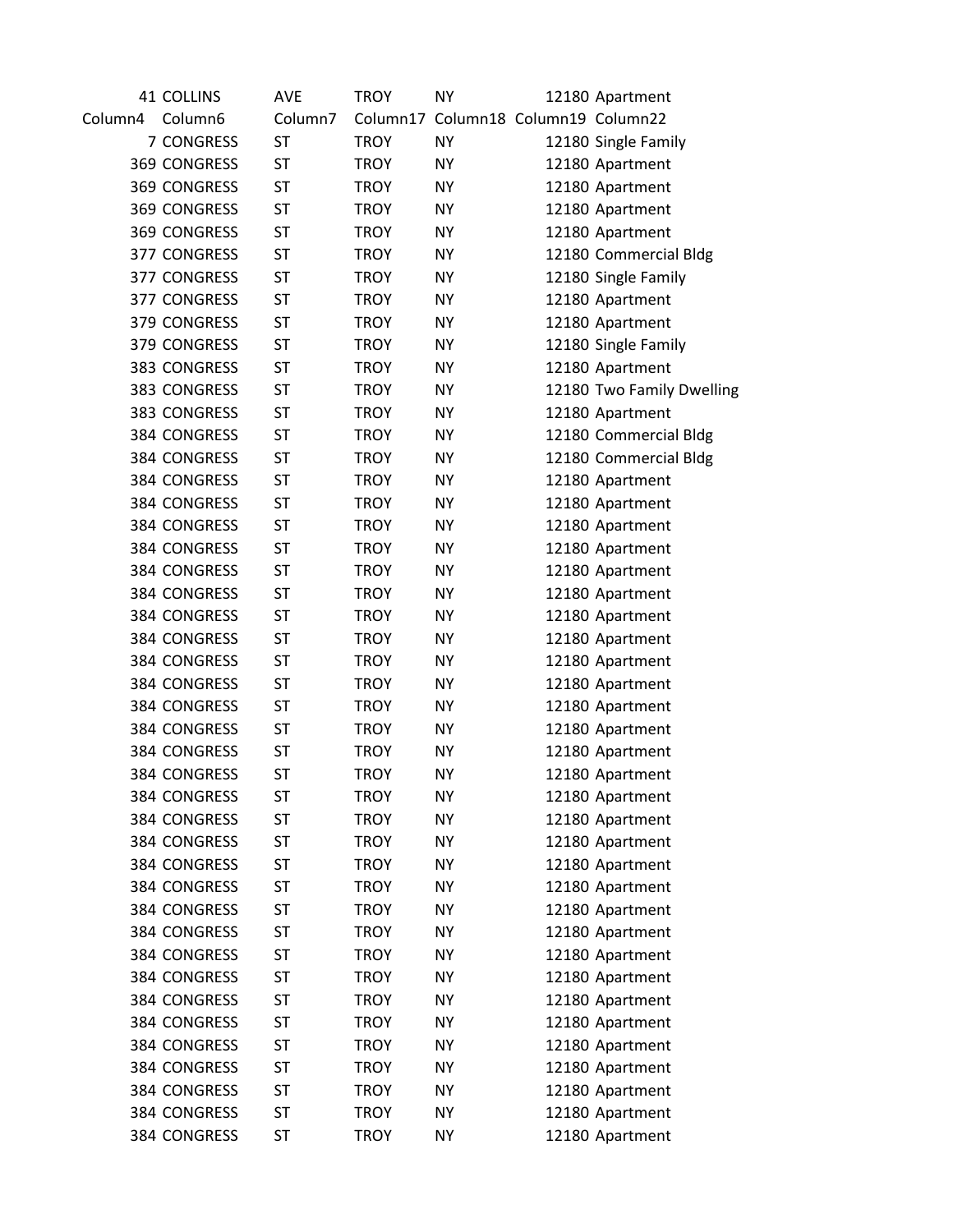| <b>384 CONGRESS</b> | ST        | <b>TROY</b> | ΝY        | 12180 Apartment           |
|---------------------|-----------|-------------|-----------|---------------------------|
| 384 CONGRESS        | <b>ST</b> | <b>TROY</b> | <b>NY</b> | 12180 Apartment           |
| 384 CONGRESS        | ST        | TROY        | <b>NY</b> | 12180 Apartment           |
| 384 CONGRESS        | ST        | <b>TROY</b> | <b>NY</b> | 12180 Apartment           |
| 384 CONGRESS        | ST        | <b>TROY</b> | <b>NY</b> | 12180 Apartment           |
| 384 CONGRESS        | ST        | TROY        | NY.       | 12180 Apartment           |
| 384 CONGRESS        | ST        | <b>TROY</b> | <b>NY</b> | 12180 Apartment           |
| 384 CONGRESS        | ST        | <b>TROY</b> | NY.       | 12180 Apartment           |
| 384 CONGRESS        | <b>ST</b> | <b>TROY</b> | <b>NY</b> | 12180 Apartment           |
| 384 CONGRESS        | ST        | <b>TROY</b> | <b>NY</b> | 12180 Apartment           |
| 514 CONGRESS        | ST        | <b>TROY</b> | <b>NY</b> | 12180 Commercial Bldg     |
| 519 CONGRESS        | ST        | <b>TROY</b> | <b>NY</b> | 12180 Commercial Bldg     |
| 519 CONGRESS        | ST        | <b>TROY</b> | NY.       | 12180 Single Family       |
| 520 CONGRESS        | <b>ST</b> | <b>TROY</b> | <b>NY</b> | 12180 Other               |
| 520 CONGRESS        | <b>ST</b> | <b>TROY</b> | <b>NY</b> | 12180 Commercial Bldg     |
| 520 CONGRESS        | ST        | <b>TROY</b> | <b>NY</b> | 12180 Commercial Bldg     |
| 521 CONGRESS        | ST        | <b>TROY</b> | <b>NY</b> | 12180 Single Family       |
| 521 CONGRESS        | ST        | <b>TROY</b> | ΝY        | 12180 Single Family       |
| 523 CONGRESS        | <b>ST</b> | <b>TROY</b> | <b>NY</b> | 12180 Two Family Dwelling |
| 523 CONGRESS        | ST        | <b>TROY</b> | NY.       | 12180 Single Family       |
| 523 CONGRESS        | ST        | <b>TROY</b> | <b>NY</b> | 12180 Single Family       |
| 535 CONGRESS        | ST        | TROY        | <b>NY</b> | 12180 Apartment           |
| 539 CONGRESS        | ST        | <b>TROY</b> | <b>NY</b> | 12180 Apartment           |
| 539 CONGRESS        | <b>ST</b> | <b>TROY</b> | <b>NY</b> | 12180 Apartment           |
| 539 CONGRESS        | ST        | TROY        | NY.       | 12180 Apartment           |
| 545 CONGRESS        | ST        | <b>TROY</b> | <b>NY</b> | 12180 Single Family       |
| 548 CONGRESS        | ST        | <b>TROY</b> | NY.       | 12180 Church              |
| 549 CONGRESS        | ST        | <b>TROY</b> | NY        | 12180 Single Family       |
| 550 CONGRESS        | ST        | <b>TROY</b> | <b>NY</b> | 12180 Multi Dwelling      |
| 550 CONGRESS        | ST        | <b>TROY</b> | ΝY        | 12180 Apartment           |
| 550 CONGRESS        | <b>ST</b> | <b>TROY</b> | <b>NY</b> | 12180 Single Family       |
| 550 CONGRESS        | ST        | <b>TROY</b> | ΝY        | 12180 Apartment           |
| 551 CONGRESS        | ST        | <b>TROY</b> | ΝY        | 12180 Apartment           |
| 552 CONGRESS        | ST        | <b>TROY</b> | ΝY        | 12180 Apartment           |
| 552 CONGRESS        | ST        | <b>TROY</b> | NY        | 12180 Apartment           |
| 552 CONGRESS        | ST        | <b>TROY</b> | NY        | 12180 Single Family       |
| 552 CONGRESS        | ST        | <b>TROY</b> | ΝY        | 12180 Apartment           |
| 554 CONGRESS        | ST        | <b>TROY</b> | <b>NY</b> | 12180 Multi Dwelling      |
| 554 CONGRESS        | ST        | <b>TROY</b> | ΝY        | 12180 Apartment           |
| 554 CONGRESS        | ST        | <b>TROY</b> | NY        | 12180 Apartment           |
| 554 CONGRESS        | ST        | <b>TROY</b> | NY        | 12180 Single Family       |
| 554 CONGRESS        | ST        | <b>TROY</b> | ΝY        | 12180 Two Family Dwelling |
| 555 CONGRESS        | ST        | <b>TROY</b> | NY        | 12180 Commercial Bldg     |
| 561 CONGRESS        | ST        | <b>TROY</b> | ΝY        | 12180 Commercial Bldg     |
| 561 CONGRESS        | ST        | <b>TROY</b> | <b>NY</b> | 12180 Apartment           |
| 561 CONGRESS        | ST        | <b>TROY</b> | ΝY        | 12180 Apartment           |
| 563 CONGRESS        | ST        | TROY        | NY        | 12180 Apartment           |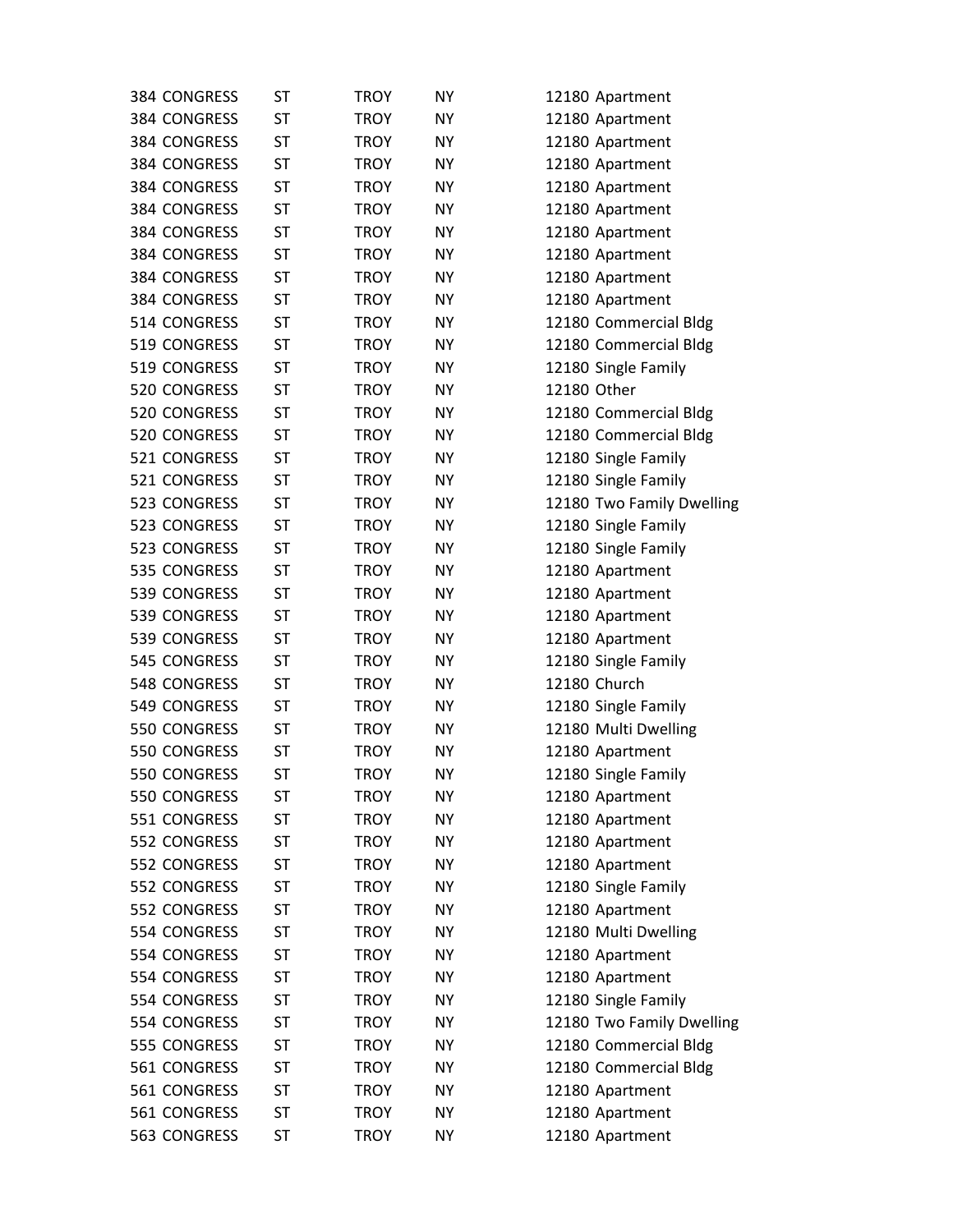| 565 CONGRESS        | <b>ST</b>  | TROY        | ΝY        | 12180 Apartment       |
|---------------------|------------|-------------|-----------|-----------------------|
| 565 CONGRESS        | ST         | <b>TROY</b> | <b>NY</b> | 12180 Apartment       |
| 567 CONGRESS        | ST         | <b>TROY</b> | ΝY        | 12180 Apartment       |
| 567 CONGRESS        | ST         | TROY        | <b>NY</b> | 12180 Apartment       |
| 569 CONGRESS        | ST         | <b>TROY</b> | <b>NY</b> | 12180 Single Family   |
| 569 CONGRESS        | ST         | <b>TROY</b> | <b>NY</b> | 12180 Single Family   |
| 569 CONGRESS        | ST         | <b>TROY</b> | <b>NY</b> | 12180 Manufacturing   |
| 571 CONGRESS        | ST         | <b>TROY</b> | ΝY        | 12180 Apartment       |
| 571 CONGRESS        | ST         | <b>TROY</b> | <b>NY</b> | 12180 Single Family   |
| 573 CONGRESS        | ST         | TROY        | NY.       | 12180 Commercial Bldg |
| 577 CONGRESS        | ST         | <b>TROY</b> | ΝY        | 12180 Apartment       |
| 579 CONGRESS        | ST         | <b>TROY</b> | <b>NY</b> | 12180 Apartment       |
| 579 CONGRESS        | ST         | <b>TROY</b> | ΝY        | 12180 Single Family   |
| <b>5 HAWTHORNE</b>  | <b>AVE</b> | <b>TROY</b> | ΝY        | 12180 Single Family   |
| <b>6 HAWTHORNE</b>  | <b>AVE</b> | <b>TROY</b> | NY.       | 12180 Single Family   |
| 7 HAWTHORNE         | <b>AVE</b> | <b>TROY</b> | <b>NY</b> | 12180 Apartment       |
| 7 HAWTHORNE         | <b>AVE</b> | <b>TROY</b> | <b>NY</b> | 12180 Single Family   |
| <b>8 HAWTHORNE</b>  | <b>AVE</b> | TROY        | ΝY        | 12180 Single Family   |
| 9 HAWTHORNE         | <b>AVE</b> | <b>TROY</b> | <b>NY</b> | 12180 Apartment       |
| 9 HAWTHORNE         | <b>AVE</b> | <b>TROY</b> | ΝY        | 12180 Apartment       |
| <b>10 HAWTHORNE</b> | AVE        | <b>TROY</b> | NY.       | 12180 Apartment       |
| 10 HAWTHORNE        | <b>AVE</b> | <b>TROY</b> | ΝY        | 12180 Single Family   |
| 11 HAWTHORNE        | AVE        | <b>TROY</b> | <b>NY</b> | 12180 Single Family   |
| <b>12 HAWTHORNE</b> | <b>AVE</b> | <b>TROY</b> | <b>NY</b> | 12180 Apartment       |
| <b>12 HAWTHORNE</b> | <b>AVE</b> | <b>TROY</b> | ΝY        | 12180 Apartment       |
| <b>15 HAWTHORNE</b> | <b>AVE</b> | <b>TROY</b> | ΝY        | 12180 Multi Dwelling  |
| <b>15 HAWTHORNE</b> | <b>AVE</b> | <b>TROY</b> | ΝY        | 12180 Apartment       |
| <b>15 HAWTHORNE</b> | <b>AVE</b> | <b>TROY</b> | ΝY        | 12180 Apartment       |
| <b>15 HAWTHORNE</b> | <b>AVE</b> | <b>TROY</b> | ΝY        | 12180 Apartment       |
| <b>15 HAWTHORNE</b> | <b>AVE</b> | <b>TROY</b> | ΝY        | 12180 Apartment       |
| <b>16 HAWTHORNE</b> | AVE        | <b>TROY</b> | <b>NY</b> | 12180 Single Family   |
| <b>17 HAWTHORNE</b> | <b>AVE</b> | <b>TROY</b> | NΥ        | 12180 Single Family   |
| <b>18 HAWTHORNE</b> | <b>AVE</b> | <b>TROY</b> | NY        | 12180 Single Family   |
| <b>20 HAWTHORNE</b> | <b>AVE</b> | <b>TROY</b> | ΝY        | 12180 Single Family   |
| 21 HAWTHORNE        | AVE        | <b>TROY</b> | NY        | 12180 Apartment       |
| 21 HAWTHORNE        | <b>AVE</b> | <b>TROY</b> | ΝY        | 12180 Apartment       |
| 22 HAWTHORNE        | AVE        | <b>TROY</b> | <b>NY</b> | 12180 Single Family   |
| 25 HAWTHORNE        | <b>AVE</b> | <b>TROY</b> | NY        | 12180 Apartment       |
| 25 HAWTHORNE        | AVE        | <b>TROY</b> | ΝY        | 12180 Single Family   |
| 26 HAWTHORNE        | AVE        | <b>TROY</b> | ΝY        | 12180 Single Family   |
| 27 HAWTHORNE        | <b>AVE</b> | <b>TROY</b> | ΝY        | 12180 Single Family   |
| <b>177 HILL</b>     | ST         | <b>TROY</b> | <b>NY</b> | 12180 Apartment       |
| <b>177 HILL</b>     | ST         | <b>TROY</b> | NY        | 12180 Apartment       |
| <b>180 HILL</b>     | ST         | <b>TROY</b> | ΝY        | 12180 Apartment       |
| <b>180 HILL</b>     | ST         | <b>TROY</b> | ΝY        | 12180 Apartment       |
| <b>180 HILL</b>     | ST         | <b>TROY</b> | ΝY        | 12180 Apartment       |
| <b>181 HILL</b>     | ST         | <b>TROY</b> | NΥ        | 12180 Apartment       |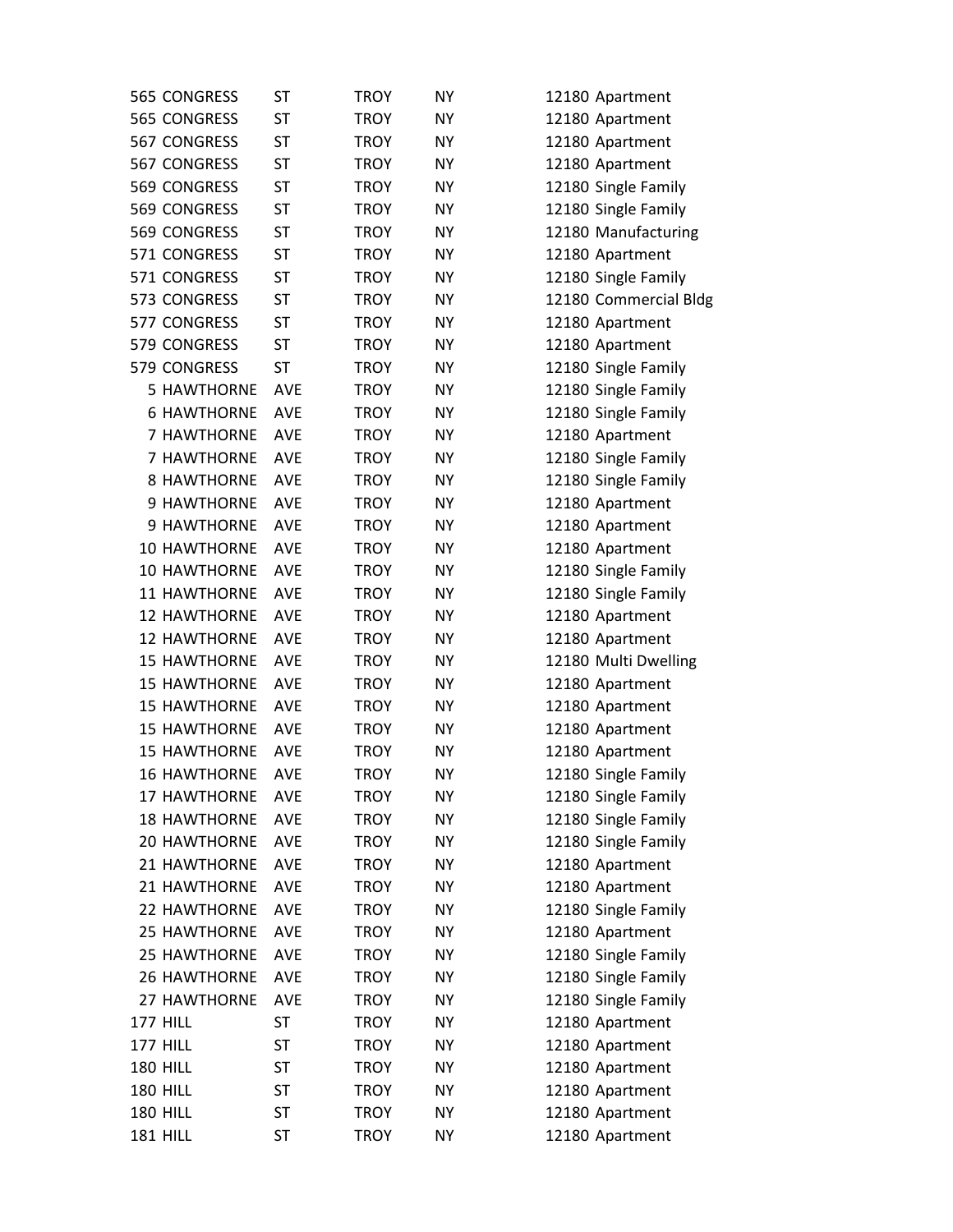| <b>181 HILL</b> | <b>ST</b> | <b>TROY</b> | <b>NY</b> | 12180 Single Family       |
|-----------------|-----------|-------------|-----------|---------------------------|
| <b>182 HILL</b> | <b>ST</b> | <b>TROY</b> | NΥ        | 12180 Apartment           |
| <b>182 HILL</b> | <b>ST</b> | <b>TROY</b> | NY        | 12180 Apartment           |
| <b>184 HILL</b> | <b>ST</b> | <b>TROY</b> | <b>NY</b> | 12180 Single Family       |
| <b>184 HILL</b> | ST        | <b>TROY</b> | <b>NY</b> | 12180 Apartment           |
| <b>185 HILL</b> | ST        | <b>TROY</b> | <b>NY</b> | 12180 Single Family       |
| <b>188 HILL</b> | ST        | <b>TROY</b> | NY        | 12180 Single Family       |
| <b>189 HILL</b> | ST        | <b>TROY</b> | <b>NY</b> | 12180 Apartment           |
| <b>189 HILL</b> | <b>ST</b> | <b>TROY</b> | <b>NY</b> | 12180 Apartment           |
| <b>190 HILL</b> | <b>ST</b> | TROY        | NY        | 12180 Apartment           |
| <b>190 HILL</b> | ST        | <b>TROY</b> | <b>NY</b> | 12180 Single Family       |
| <b>191 HILL</b> | ST        | <b>TROY</b> | NY        | 12180 Single Family       |
| <b>191 HILL</b> | ST        | <b>TROY</b> | NY        | 12180 Two Family Dwelling |
| <b>192 HILL</b> | <b>ST</b> | <b>TROY</b> | <b>NY</b> | 12180 Single Family       |
| <b>192 HILL</b> | <b>ST</b> | <b>TROY</b> | <b>NY</b> | 12180 Apartment           |
| <b>196 HILL</b> | ST        | <b>TROY</b> | <b>NY</b> | 12180 Apartment           |
| <b>196 HILL</b> | ST        | <b>TROY</b> | NY        | 12180 Single Family       |
| <b>197 HILL</b> | ST        | <b>TROY</b> | NY        | 12180 Apartment           |
| <b>197 HILL</b> | <b>ST</b> | <b>TROY</b> | <b>NY</b> | 12180 Apartment           |
| <b>198 HILL</b> | ST        | <b>TROY</b> | <b>NY</b> | 12180 Two Family Dwelling |
| <b>198 HILL</b> | ST        | <b>TROY</b> | NΥ        | 12180 Two Family Dwelling |
| <b>199 HILL</b> | <b>ST</b> | TROY        | NY        | 12180 Apartment           |
| <b>199 HILL</b> | <b>ST</b> | <b>TROY</b> | <b>NY</b> | 12180 Two Family Dwelling |
| <b>201 HILL</b> | ST        | <b>TROY</b> | NY        | 12180 Single Family       |
| <b>201 HILL</b> | ST        | <b>TROY</b> | <b>NY</b> | 12180 Apartment           |
| <b>202 HILL</b> | ST        | <b>TROY</b> | NY        | 12180 Apartment           |
| <b>202 HILL</b> | ST        | <b>TROY</b> | NY        | 12180 Apartment           |
| <b>203 HILL</b> | ST        | <b>TROY</b> | NY        | 12180 Apartment           |
| <b>203 HILL</b> | <b>ST</b> | <b>TROY</b> | NY        | 12180 Single Family       |
| <b>203 HILL</b> | <b>ST</b> | <b>TROY</b> | <b>NY</b> | 12180 Single Family       |
| <b>204 HILL</b> | <b>ST</b> | <b>TROY</b> | NY        | 12180 Two Family Dwelling |
| <b>206 HILL</b> | ST        | <b>TROY</b> | ΝY        | 12180 Apartment           |
| <b>206 HILL</b> | <b>ST</b> | <b>TROY</b> | NY        | 12180 Apartment           |
| <b>208 HILL</b> | <b>ST</b> | <b>TROY</b> | NΥ        | 12180 Apartment           |
| <b>208 HILL</b> | ST        | <b>TROY</b> | NY        | 12180 Apartment           |
| <b>209 HILL</b> | ST        | <b>TROY</b> | NY        | 12180 Commercial Bldg     |
| <b>209 HILL</b> | ST        | <b>TROY</b> | NY        | 12180 Apartment           |
| <b>209 HILL</b> | ST        | <b>TROY</b> | NY        | 12180 Apartment           |
| <b>214 HILL</b> | ST        | <b>TROY</b> | NY        | 12180 Apartment           |
| <b>214 HILL</b> | ST        | <b>TROY</b> | NY        | 12180 Apartment           |
| <b>214 HILL</b> | <b>ST</b> | <b>TROY</b> | NY        | 12180 Single Family       |
| <b>224 HILL</b> | ST        | <b>TROY</b> | NΥ        | 12180 Single Family       |
| <b>231 HILL</b> | ST        | <b>TROY</b> | NY        | 12180 Mobile Home         |
| <b>234 HILL</b> | ST        | <b>TROY</b> | NY        | 12180 Commercial Bldg     |
| <b>235 HILL</b> | ST        | <b>TROY</b> | NY        | 12180 Commercial Bldg     |
| <b>250 HILL</b> | ST        | <b>TROY</b> | ΝY        | 12180 Single Family       |
| <b>250 HILL</b> | <b>ST</b> | <b>TROY</b> | NY        | 12180 Apartment           |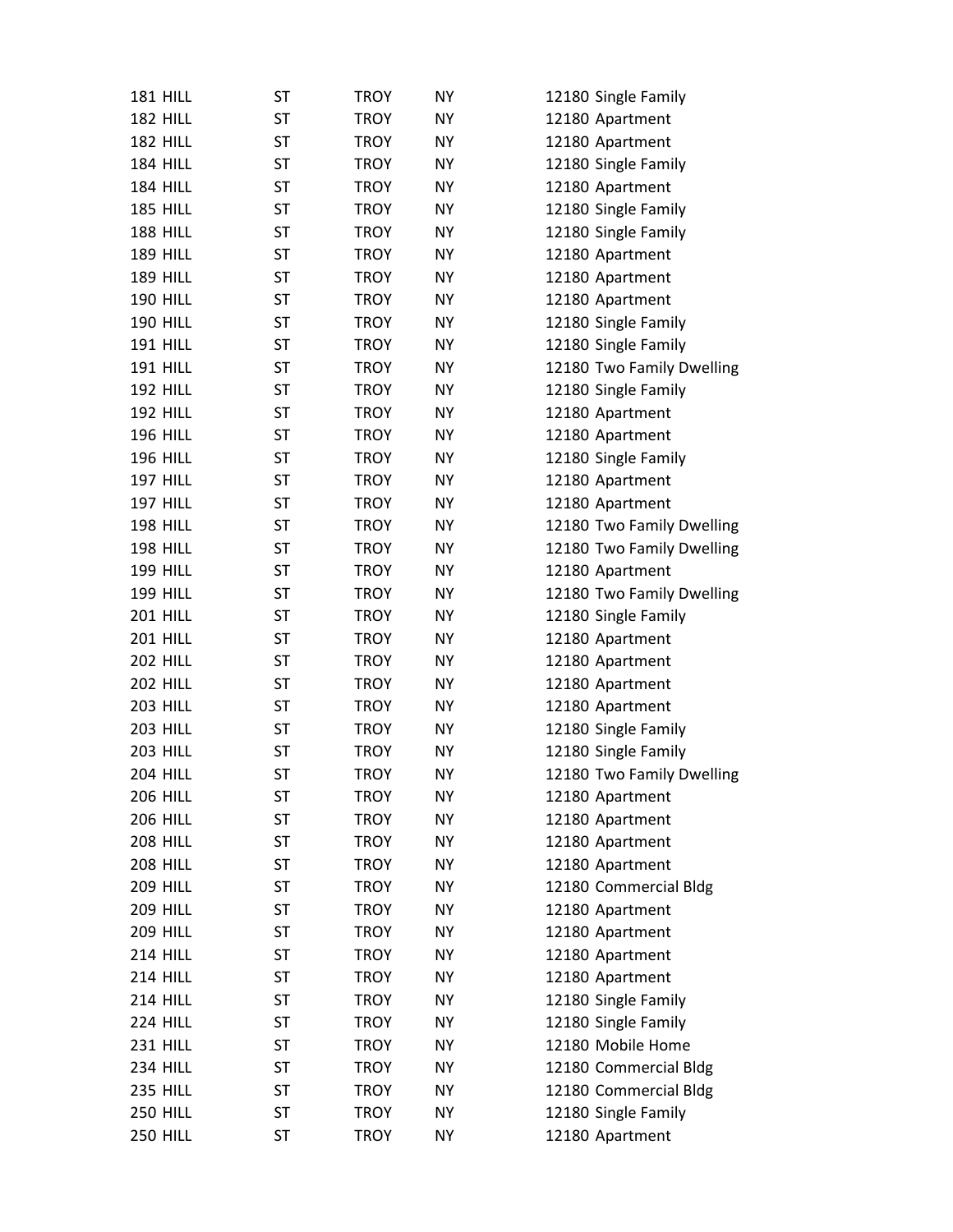|         | <b>252 HILL</b>   | <b>ST</b>  | <b>TROY</b> | <b>NY</b> | 12180 Two Family Dwelling |
|---------|-------------------|------------|-------------|-----------|---------------------------|
| 147 IDA |                   | ST         | <b>TROY</b> | <b>NY</b> | 12180 Apartment           |
| 147 IDA |                   | ST         | TROY        | NY.       | 12180 Apartment           |
|         | 1 LAKEWOOD        | PL         | <b>TROY</b> | <b>NY</b> | 12180 Apartment           |
|         | 1 LAKEWOOD        | PL         | <b>TROY</b> | <b>NY</b> | 12180 Single Family       |
|         | <b>6 LAKEWOOD</b> | PL         | <b>TROY</b> | <b>NY</b> | 12180 Single Family       |
|         | 11 LAKEWOOD       | PL         | <b>TROY</b> | <b>NY</b> | 12180 Single Family       |
|         | 12 LAKEWOOD       | PL         | <b>TROY</b> | NY.       | 12180 Single Family       |
|         | 15 LAKEWOOD       | PL         | <b>TROY</b> | <b>NY</b> | 12180 Single Family       |
|         | 16 LAKEWOOD       | PL         | TROY        | NY.       | 12180 Single Family       |
|         | 17 LAKEWOOD       | PL         | <b>TROY</b> | <b>NY</b> | 12180 Single Family       |
|         | 20 LAKEWOOD       | PL         | <b>TROY</b> | <b>NY</b> | 12180 Single Family       |
|         | 22 LAKEWOOD       | PL         | <b>TROY</b> | NY.       | 12180 Single Family       |
|         | 26 LAKEWOOD       | PL         | <b>TROY</b> | <b>NY</b> | 12180 Single Family       |
|         | 32 LAKEWOOD       | PL         | <b>TROY</b> | NY        | 12180 Single Family       |
|         | 33 LAKEWOOD       | PL         | <b>TROY</b> | <b>NY</b> | 12180 Single Family       |
|         | 3 LANSING         | <b>AVE</b> | <b>TROY</b> | ΝY        | 12180 Apartment           |
|         | 3 LANSING         | <b>AVE</b> | <b>TROY</b> | <b>NY</b> | 12180 Apartment           |
|         | 3 LANSING         | <b>AVE</b> | <b>TROY</b> | <b>NY</b> | 12180 Apartment           |
|         | <b>6 LANSING</b>  | <b>AVE</b> | <b>TROY</b> | NY.       | 12180 Single Family       |
|         | 1 LARCH           | <b>AVE</b> | <b>TROY</b> | ΝY        | 12180 Single Family       |
|         | 1 LARCH           | AVE        | <b>TROY</b> | NY        | 12180 Apartment           |
|         | 3 LARCH           | AVE        | <b>TROY</b> | <b>NY</b> | 12180 Apartment           |
|         | 3 LARCH           | <b>AVE</b> | <b>TROY</b> | <b>NY</b> | 12180 Single Family       |
|         | 4 LARCH           | <b>AVE</b> | <b>TROY</b> | NY.       | 12180 Apartment           |
|         | 4 LARCH           | <b>AVE</b> | <b>TROY</b> | <b>NY</b> | 12180 Apartment           |
|         | 4 LARCH           | AVE        | <b>TROY</b> | NY        | 12180 Single Family       |
|         | 5 LARCH           | <b>AVE</b> | <b>TROY</b> | NY.       | 12180 Single Family       |
|         | 5 LARCH           | AVE        | TROY        | ΝY        | 12180 Apartment           |
|         | <b>6 LARCH</b>    | AVE        | <b>TROY</b> | ΝY        | 12180 Apartment           |
|         | <b>6 LARCH</b>    | <b>AVE</b> | <b>TROY</b> | <b>NY</b> | 12180 Apartment           |
|         | <b>6 LARCH</b>    | AVE        | TROY        | ΝY        | 12180 Apartment           |
|         | 7 LARCH           | <b>AVE</b> | <b>TROY</b> | <b>NY</b> | 12180 Apartment           |
|         | 7 LARCH           | AVE        | TROY        | ΝY        | 12180 Single Family       |
|         | 8 LARCH           | AVE        | <b>TROY</b> | NΥ        | 12180 Apartment           |
|         | 8 LARCH           | <b>AVE</b> | <b>TROY</b> | ΝY        | 12180 Apartment           |
|         | 8 LARCH           | <b>AVE</b> | TROY        | NΥ        | 12180 Apartment           |
|         | 9 LARCH           | <b>AVE</b> | <b>TROY</b> | NΥ        | 12180 Single Family       |
|         | 10 LARCH          | AVE        | <b>TROY</b> | ΝY        | 12180 Apartment           |
|         | 10 LARCH          | <b>AVE</b> | <b>TROY</b> | ΝY        | 12180 Apartment           |
|         | 10 LARCH          | AVE        | TROY        | ΝY        | 12180 Apartment           |
|         | 11 LARCH          | <b>AVE</b> | <b>TROY</b> | <b>NY</b> | 12180 Single Family       |
|         | 12 LARCH          | AVE        | TROY        | NΥ        | 12180 Apartment           |
|         | 12 LARCH          | AVE        | <b>TROY</b> | NΥ        | 12180 Single Family       |
|         | 26 LILIAN         | LN         | <b>TROY</b> | NY        | 12180 Single Family       |
|         | 1 LILLIAN         | LN         | <b>TROY</b> | NΥ        | 12180 Single Family       |
|         | 2 LILLIAN         | LN         | <b>TROY</b> | ΝY        | 12180 Single Family       |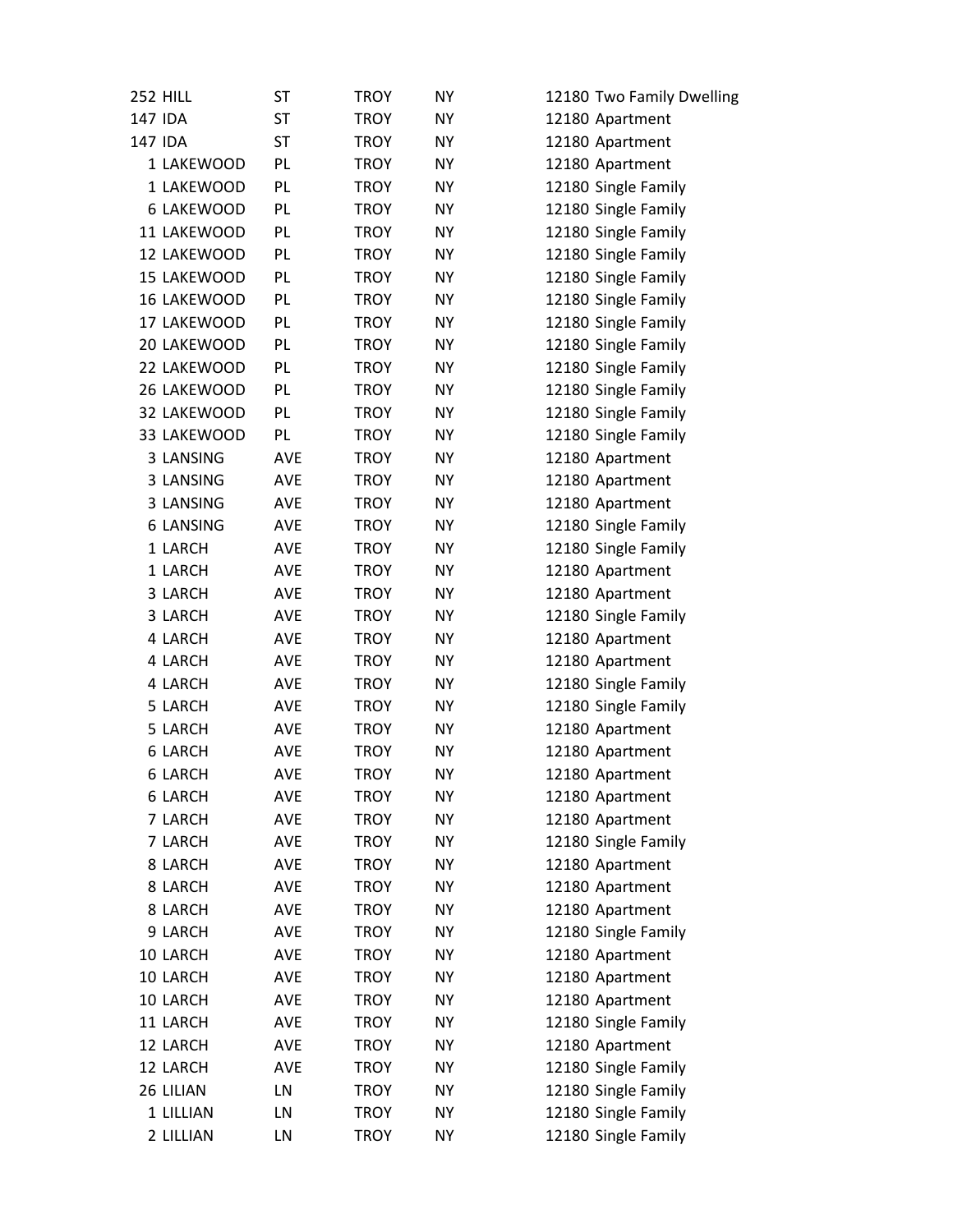| 3 LILLIAN         | LN         | <b>TROY</b> | NY        | 12180 Single Family       |
|-------------------|------------|-------------|-----------|---------------------------|
| 4 LILLIAN         | LN         | <b>TROY</b> | <b>NY</b> | 12180 Single Family       |
| 5 LILLIAN         | LN         | <b>TROY</b> | NY        | 12180 Single Family       |
| 6 LILLIAN         | LN         | <b>TROY</b> | <b>NY</b> | 12180 Single Family       |
| 7 LILLIAN         | LN         | <b>TROY</b> | NY        | 12180 Single Family       |
| 8 LILLIAN         | LN         | <b>TROY</b> | NY        | 12180 Single Family       |
| 9 LILLIAN         | LN         | <b>TROY</b> | ΝY        | 12180 Single Family       |
| 10 LILLIAN        | LN         | <b>TROY</b> | <b>NY</b> | 12180 Single Family       |
| 11 LILLIAN        | LN         | <b>TROY</b> | <b>NY</b> | 12180 Single Family       |
| 12 LILLIAN        | LN         | <b>TROY</b> | NY        | 12180 Single Family       |
| 14 LILLIAN        | LN         | <b>TROY</b> | <b>NY</b> | 12180 Townhouse           |
| 15 LILLIAN        | LN         | <b>TROY</b> | <b>NY</b> | 12180 Single Family       |
| 17 LILLIAN        | LN         | <b>TROY</b> | NY        | 12180 Single Family       |
| 18 LILLIAN        | LN         | <b>TROY</b> | NY        | 12180 Single Family       |
| 19 LILLIAN        | LN         | <b>TROY</b> | <b>NY</b> | 12180 Single Family       |
| 20 LILLIAN        | LN         | <b>TROY</b> | <b>NY</b> | 12180 Townhouse           |
| 21 LILLIAN        | LN         | <b>TROY</b> | NY        | 12180 Single Family       |
| 22 LILLIAN        | LN         | <b>TROY</b> | NY        | 12180 Single Family       |
| 23 LILLIAN        | LN         | <b>TROY</b> | NY        | 12180 Single Family       |
| 24 LILLIAN        | LN         | <b>TROY</b> | NY        | 12180 Single Family       |
| 28 LILLIAN        | LN         | <b>TROY</b> | NY        | 12180 Single Family       |
| <b>30 LILLIAN</b> | LN         | <b>TROY</b> | <b>NY</b> | 12180 Single Family       |
| 32 LILLIAN        | LN         | <b>TROY</b> | <b>NY</b> | 12180 Single Family       |
| 1 LINDEN          | AVE        | <b>TROY</b> | ΝY        | 12180 Two Family Dwelling |
| 1 LINDEN          | <b>AVE</b> | <b>TROY</b> | NY        | 12180 Apartment           |
| 2 LINDEN          | <b>AVE</b> | <b>TROY</b> | NY        | 12180 Single Family       |
| 2 LINDEN          | AVE        | <b>TROY</b> | <b>NY</b> | 12180 Single Family       |
| 3 LINDEN          | <b>AVE</b> | <b>TROY</b> | <b>NY</b> | 12180 Townhouse           |
| 4 LINDEN          | <b>AVE</b> | <b>TROY</b> | ΝY        | 12180 Single Family       |
| 4 LINDEN          | <b>AVE</b> | <b>TROY</b> | <b>NY</b> | 12180 Single Family       |
| 5 LINDEN          | AVE        | <b>TROY</b> | NY        | 12180 Commercial Bldg     |
| 5 LINDEN          | AVE        | <b>TROY</b> | ΝY        | 12180 Apartment           |
| 5 LINDEN          | AVE        | <b>TROY</b> | NΥ        | 12180 Apartment           |
| 7 LINDEN          | AVE        | <b>TROY</b> | NY        | 12180 Apartment           |
| 7 LINDEN          | <b>AVE</b> | <b>TROY</b> | NY        | 12180 Apartment           |
| 8 LINDEN          | AVE        | <b>TROY</b> | ΝY        | 12180 Single Family       |
| 8 LINDEN          | <b>AVE</b> | <b>TROY</b> | NY        | 12180 Single Family       |
| 9 LINDEN          | AVE        | <b>TROY</b> | NY        | 12180 Apartment           |
| 9 LINDEN          | AVE        | <b>TROY</b> | NY        | 12180 Apartment           |
| 9 LINDEN          | AVE        | <b>TROY</b> | NY        | 12180 Apartment           |
| 10 LINDEN         | AVE        | <b>TROY</b> | NΥ        | 12180 Apartment           |
| 10 LINDEN         | <b>AVE</b> | <b>TROY</b> | NY        | 12180 Apartment           |
| 11 LINDEN         | AVE        | <b>TROY</b> | ΝY        | 12180 Single Family       |
| 11 LINDEN         | AVE        | <b>TROY</b> | NY        | 12180 Single Family       |
| 12 LINDEN         | <b>AVE</b> | <b>TROY</b> | ΝY        | 12180 Commercial Bldg     |
| 12 LINDEN         | AVE        | <b>TROY</b> | NΥ        | 12180 Apartment           |
| 12 LINDEN         | AVE        | <b>TROY</b> | NΥ        | 12180 Single Family       |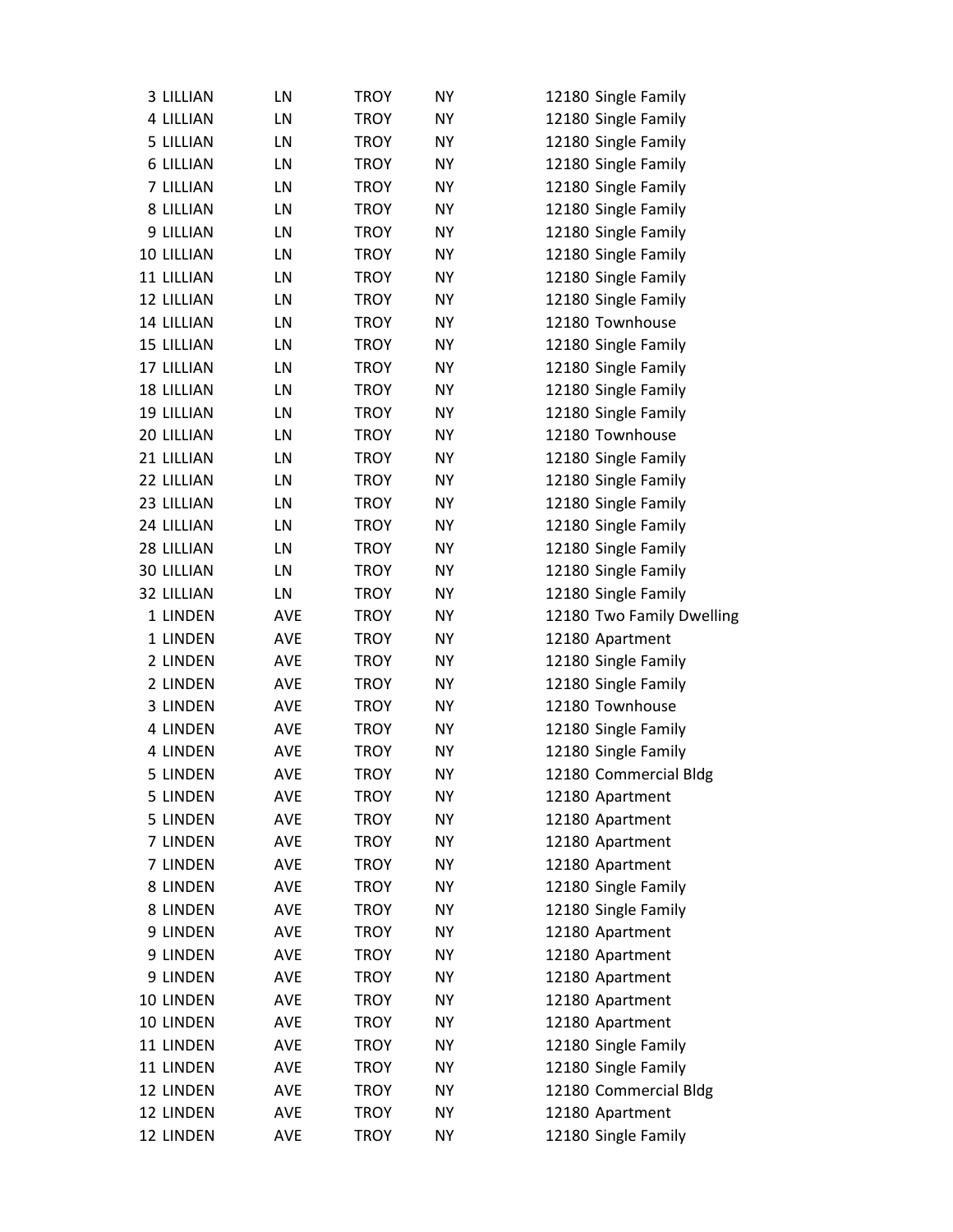| 14 LINDEN       | <b>AVE</b> | <b>TROY</b> | NY        | 12180 Apartment           |
|-----------------|------------|-------------|-----------|---------------------------|
| 14 LINDEN       | <b>AVE</b> | <b>TROY</b> | <b>NY</b> | 12180 Single Family       |
| 16 LINDEN       | <b>AVE</b> | <b>TROY</b> | <b>NY</b> | 12180 Apartment           |
| 16 LINDEN       | AVE        | <b>TROY</b> | <b>NY</b> | 12180 Single Family       |
| 18 LINDEN       | AVE        | <b>TROY</b> | <b>NY</b> | 12180 Apartment           |
| 18 LINDEN       | AVE        | <b>TROY</b> | <b>NY</b> | 12180 Apartment           |
| 19 LINDEN       | <b>AVE</b> | <b>TROY</b> | NY        | 12180 Single Family       |
| <b>LINDEN</b>   | <b>AVE</b> | <b>TROY</b> | <b>NY</b> | 12180 Commercial Bldg     |
| 1 LOCUST        | <b>AVE</b> | <b>TROY</b> | <b>NY</b> | 12180 Single Family       |
| 2 LOCUST        | AVE        | <b>TROY</b> | <b>NY</b> | 12180 Single Family       |
| 3 LOCUST        | <b>AVE</b> | <b>TROY</b> | <b>NY</b> | 12180 Single Family       |
| 4 LOCUST        | <b>AVE</b> | <b>TROY</b> | <b>NY</b> | 12180 Single Family       |
| 5 LOCUST        | <b>AVE</b> | <b>TROY</b> | NY        | 12180 Single Family       |
| <b>6 LOCUST</b> | <b>AVE</b> | <b>TROY</b> | NY        | 12180 Single Family       |
| 7 LOCUST        | <b>AVE</b> | <b>TROY</b> | <b>NY</b> | 12180 Single Family       |
| 8 LOCUST        | <b>AVE</b> | <b>TROY</b> | <b>NY</b> | 12180 Single Family       |
| 10 LOCUST       | AVE        | <b>TROY</b> | <b>NY</b> | 12180 Single Family       |
| 11 LOCUST       | <b>AVE</b> | <b>TROY</b> | <b>NY</b> | 12180 Single Family       |
| 11 LOCUST       | <b>AVE</b> | <b>TROY</b> | NY        | 12180 Single Family       |
| 12 LOCUST       | <b>AVE</b> | <b>TROY</b> | NY        | 12180 Single Family       |
| 14 LOCUST       | <b>AVE</b> | <b>TROY</b> | <b>NY</b> | 12180 Multi Dwelling      |
| 14 LOCUST       | <b>AVE</b> | <b>TROY</b> | <b>NY</b> | 12180 Apartment           |
| 14 LOCUST       | AVE        | <b>TROY</b> | <b>NY</b> | 12180 Two Family Dwelling |
| 14 LOCUST       | AVE        | TROY        | NY        | 12180 Apartment           |
| 15 LOCUST       | AVE        | <b>TROY</b> | NY        | 12180 Single Family       |
| 15 LOCUST       | <b>AVE</b> | <b>TROY</b> | <b>NY</b> | 12180 Apartment           |
| 16 LOCUST       | <b>AVE</b> | <b>TROY</b> | <b>NY</b> | 12180 Single Family       |
| 17 LOCUST       | <b>AVE</b> | <b>TROY</b> | <b>NY</b> | 12180 Single Family       |
| 18 LOCUST       | AVE        | <b>TROY</b> | ΝY        | 12180 Single Family       |
| 18 LOCUST       | AVE        | <b>TROY</b> | <b>NY</b> | 12180 Single Family       |
| 18 LOCUST       | AVE        | <b>TROY</b> | NY        | 12180 Apartment           |
| 18 LOCUST       | AVE        | TROY        | NΥ        | 12180 Apartment           |
| 20 LOCUST       | <b>AVE</b> | <b>TROY</b> | ΝY        | 12180 Single Family       |
| 21 LOCUST       | <b>AVE</b> | <b>TROY</b> | NY        | 12180 Apartment           |
| 21 LOCUST       | AVE        | <b>TROY</b> | NY        | 12180 Apartment           |
| 21 LOCUST       | AVE        | TROY        | ΝY        | 12180 Apartment           |
| 21 LOCUST       | AVE        | <b>TROY</b> | NΥ        | 12180 Apartment           |
| 21 LOCUST       | <b>AVE</b> | <b>TROY</b> | NY        | 12180 Apartment           |
| 21 LOCUST       | <b>AVE</b> | <b>TROY</b> | NY        | 12180 Single Family       |
| 21 LOCUST       | <b>AVE</b> | <b>TROY</b> | NY        | 12180 Single Family       |
| 22 LOCUST       | AVE        | <b>TROY</b> | ΝY        | 12180 Apartment           |
| 22 LOCUST       | <b>AVE</b> | <b>TROY</b> | NY        | 12180 Apartment           |
| 22 LOCUST       | AVE        | <b>TROY</b> | NY        | 12180 Apartment           |
| 23 LOCUST       | AVE        | <b>TROY</b> | NY        | 12180 Single Family       |
| 24 LOCUST       | <b>AVE</b> | <b>TROY</b> | ΝY        | 12180 Apartment           |
| 25 LOCUST       | AVE        | <b>TROY</b> | ΝY        | 12180 Single Family       |
| 27 LOCUST       | AVE        | <b>TROY</b> | ΝY        | 12180 Single Family       |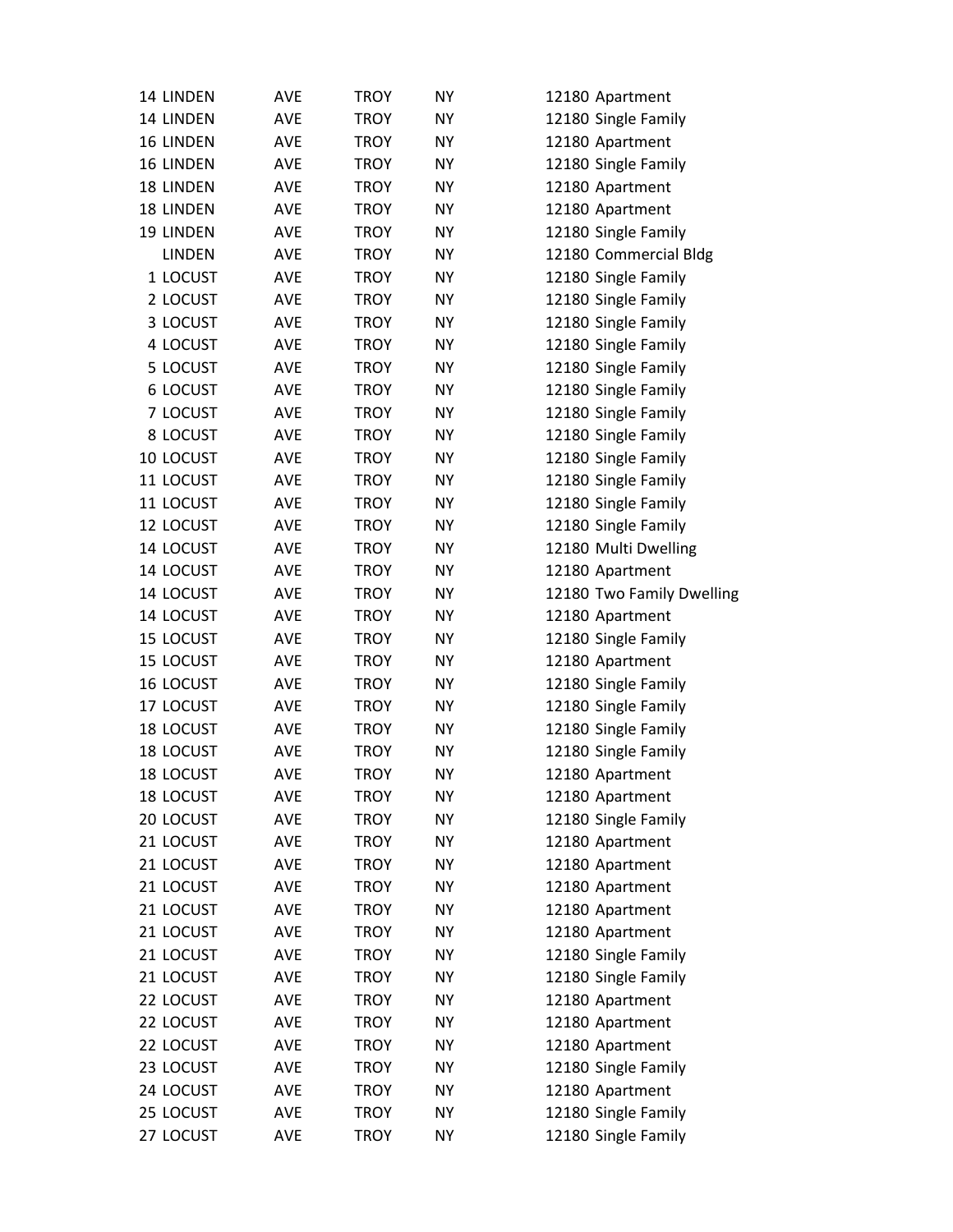| 28 LOCUST       | AVE        | <b>TROY</b> | <b>NY</b> | 12180 Single Family       |
|-----------------|------------|-------------|-----------|---------------------------|
| 31 LOCUST       | AVE        | <b>TROY</b> | <b>NY</b> | 12180 Single Family       |
| 32 LOCUST       | <b>AVE</b> | <b>TROY</b> | <b>NY</b> | 12180 Single Family       |
| 36 LOCUST       | AVE        | <b>TROY</b> | <b>NY</b> | 12180 Single Family       |
| 21 MAPLE        | AVE        | <b>TROY</b> | <b>NY</b> | 12180 Single Family       |
| 23 MAPLE        | AVE        | <b>TROY</b> | <b>NY</b> | 12180 Single Family       |
| 24 MAPLE        | <b>AVE</b> | <b>TROY</b> | <b>NY</b> | 12180 Single Family       |
| 25 MAPLE        | <b>AVE</b> | <b>TROY</b> | <b>NY</b> | 12180 Single Family       |
| 28 MAPLE        | AVE        | <b>TROY</b> | <b>NY</b> | 12180 Single Family       |
| 29 MAPLE        | AVE        | <b>TROY</b> | <b>NY</b> | 12180 Single Family       |
| 29 MAPLE        | <b>AVE</b> | <b>TROY</b> | <b>NY</b> | 12180 Single Family       |
| 30 MAPLE        | AVE        | <b>TROY</b> | <b>NY</b> | 12180 Single Family       |
| 31 MAPLE        | AVE        | <b>TROY</b> | <b>NY</b> | 12180 Single Family       |
| 34 MAPLE        | AVE        | <b>TROY</b> | <b>NY</b> | 12180 Single Family       |
| 38 MAPLE        | AVE        | <b>TROY</b> | <b>NY</b> | 12180 Single Family       |
| 38 MAPLE        | <b>AVE</b> | <b>TROY</b> | <b>NY</b> | 12180 Single Family       |
| 41 MAPLE        | <b>AVE</b> | <b>TROY</b> | <b>NY</b> | 12180 Single Family       |
| 42 MAPLE        | AVE        | <b>TROY</b> | <b>NY</b> | 12180 Apartment           |
| 45 MAPLE        | <b>AVE</b> | <b>TROY</b> | <b>NY</b> | 12180 Single Family       |
| <b>48 MAPLE</b> | <b>AVE</b> | <b>TROY</b> | <b>NY</b> | 12180 Single Family       |
| 50 MAPLE        | AVE        | <b>TROY</b> | <b>NY</b> | 12180 Single Family       |
| 51 MAPLE        | <b>AVE</b> | <b>TROY</b> | <b>NY</b> | 12180 Single Family       |
| 54 MAPLE        | AVE        | <b>TROY</b> | <b>NY</b> | 12180 Single Family       |
| 55 MAPLE        | AVE        | <b>TROY</b> | <b>NY</b> | 12180 Single Family       |
| 60 MAPLE        | AVE        | <b>TROY</b> | <b>NY</b> | 12180 Apartment           |
| 60 MAPLE        | <b>AVE</b> | <b>TROY</b> | <b>NY</b> | 12180 Apartment           |
| 63 MAPLE        | <b>AVE</b> | <b>TROY</b> | <b>NY</b> | 12180 Single Family       |
| 64 MAPLE        | <b>AVE</b> | <b>TROY</b> | <b>NY</b> | 12180 Single Family       |
| 64 MAPLE        | AVE        | <b>TROY</b> | <b>NY</b> | 12180 Apartment           |
| 68 MAPLE        | AVE        | <b>TROY</b> | <b>NY</b> | 12180 Apartment           |
| 68 MAPLE        | AVE        | <b>TROY</b> | <b>NY</b> | 12180 Apartment           |
| 70 MAPLE        | AVE        | <b>TROY</b> | ΝY        | 12180 Apartment           |
| 70 MAPLE        | <b>AVE</b> | <b>TROY</b> | <b>NY</b> | 12180 Apartment           |
| 71 MAPLE        | AVE        | <b>TROY</b> | <b>NY</b> | 12180 Single Family       |
| 75 MAPLE        | AVE        | <b>TROY</b> | <b>NY</b> | 12180 Single Family       |
| 77 MAPLE        | AVE        | <b>TROY</b> | NY        | 12180 Single Family       |
| 77 MAPLE        | AVE        | <b>TROY</b> | <b>NY</b> | 12180 Commercial Bldg     |
| 105 MAPLE       | AVE        | <b>TROY</b> | <b>NY</b> | 12180 Single Family       |
| 105 MAPLE       | AVE        | <b>TROY</b> | <b>NY</b> | 12180 Apartment           |
| 107 MAPLE       | AVE        | <b>TROY</b> | <b>NY</b> | 12180 Single Family       |
| 108 MAPLE       | AVE        | <b>TROY</b> | <b>NY</b> | 12180 Apartment           |
| 108 MAPLE       | AVE        | <b>TROY</b> | <b>NY</b> | 12180 Single Family       |
| 109 MAPLE       | AVE        | <b>TROY</b> | NY        | 12180 Single Family       |
| 110 MAPLE       | AVE        | <b>TROY</b> | NY        | 12180 Apartment           |
| 110 MAPLE       | AVE        | <b>TROY</b> | <b>NY</b> | 12180 Two Family Dwelling |
| 112 MAPLE       | AVE        | <b>TROY</b> | <b>NY</b> | 12180 Single Family       |
| 112 MAPLE       | AVE        | <b>TROY</b> | NY        | 12180 Single Family       |
|                 |            |             |           |                           |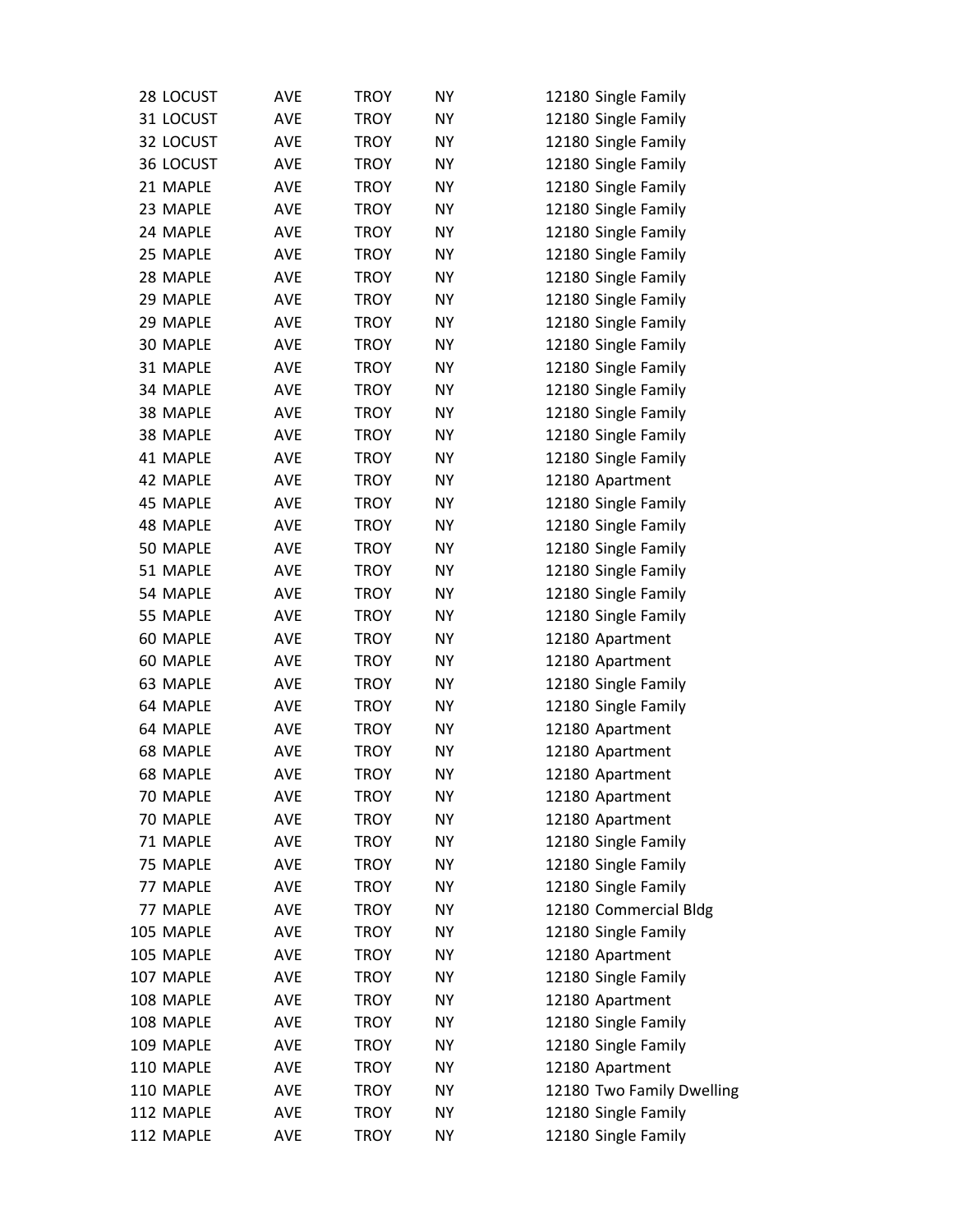| 114 MAPLE        | <b>AVE</b> | <b>TROY</b> | <b>NY</b> | 12180 Single Family        |
|------------------|------------|-------------|-----------|----------------------------|
| 115 MAPLE        | AVE        | <b>TROY</b> | <b>NY</b> | 12180 Single Family        |
| 116 MAPLE        | AVE        | <b>TROY</b> | ΝY        | 12180 Two Family Dwelling  |
| 116 MAPLE        | <b>AVE</b> | <b>TROY</b> | <b>NY</b> | 12180 Single Family        |
| 118 MAPLE        | <b>AVE</b> | <b>TROY</b> | <b>NY</b> | 12180 Single Family        |
| 119 MAPLE        | <b>AVE</b> | <b>TROY</b> | <b>NY</b> | 12180 Apartment            |
| 119 MAPLE        | AVE        | <b>TROY</b> | <b>NY</b> | 12180 Apartment            |
| 121 MAPLE        | AVE        | <b>TROY</b> | <b>NY</b> | 12180 Single Family        |
| 123 MAPLE        | AVE        | <b>TROY</b> | <b>NY</b> | 12180 Single Family        |
| <b>MAPLE</b>     | <b>AVE</b> | <b>TROY</b> | NY.       | 12180 Other Elec Utilities |
| 18 MYRTLE        | AVE        | <b>TROY</b> | <b>NY</b> | 12180 Single Family        |
| 23 MYRTLE        | AVE        | <b>TROY</b> | <b>NY</b> | 12180 Single Family        |
| 25 MYRTLE        | AVE        | <b>TROY</b> | <b>NY</b> | 12180 Single Family        |
| 26 MYRTLE        | <b>AVE</b> | <b>TROY</b> | <b>NY</b> | 12180 Single Family        |
| <b>30 MYRTLE</b> | AVE        | <b>TROY</b> | NY.       | 12180 Single Family        |
| 34 MYRTLE        | <b>AVE</b> | <b>TROY</b> | <b>NY</b> | 12180 Single Family        |
| 35 MYRTLE        | AVE        | <b>TROY</b> | ΝY        | 12180 Apartment            |
| 35 MYRTLE        | AVE        | <b>TROY</b> | <b>NY</b> | 12180 Apartment            |
| 35 MYRTLE        | <b>AVE</b> | <b>TROY</b> | ΝY        | 12180 Apartment            |
| 35 MYRTLE        | <b>AVE</b> | <b>TROY</b> | <b>NY</b> | 12180 Apartment            |
| 35 MYRTLE        | AVE        | <b>TROY</b> | <b>NY</b> | 12180 Apartment            |
| 35 MYRTLE        | AVE        | <b>TROY</b> | ΝY        | 12180 Apartment            |
| 41 MYRTLE        | <b>AVE</b> | <b>TROY</b> | <b>NY</b> | 12180 Single Family        |
| 41 MYRTLE        | AVE        | <b>TROY</b> | NY.       | 12180 Apartment            |
| 43 MYRTLE        | AVE        | <b>TROY</b> | <b>NY</b> | 12180 Multi Dwelling       |
| 43 MYRTLE        | AVE        | <b>TROY</b> | <b>NY</b> | 12180 Apartment            |
| 43 MYRTLE        | AVE        | <b>TROY</b> | <b>NY</b> | 12180 Apartment            |
| 43 MYRTLE        | AVE        | <b>TROY</b> | <b>NY</b> | 12180 Apartment            |
| 43 MYRTLE        | AVE        | <b>TROY</b> | NY.       | 12180 Apartment            |
| <b>PAWLINE</b>   | <b>AVE</b> | <b>TROY</b> | <b>NY</b> | 12180 Commercial Bldg      |
| 0 PAWLING        | AVE        | <b>TROY</b> | <b>NY</b> | 12180 Other                |
| 0 PAWLING        | AVE        | <b>TROY</b> | NΥ        | 12180 Other                |
| 0 PAWLING        | <b>AVE</b> | <b>TROY</b> | <b>NY</b> | 12180 Other                |
| 0 PAWLING        | AVE        | <b>TROY</b> | ΝY        | 12180 Other                |
| 0 PAWLING        | AVE        | <b>TROY</b> | <b>NY</b> | 12180 Other                |
| 0 PAWLING        | AVE        | <b>TROY</b> | ΝY        | 12180 Other                |
| 2 PAWLING        | AVE        | <b>TROY</b> | ΝY        | 12180 Apartment            |
| 2 PAWLING        | AVE        | <b>TROY</b> | <b>NY</b> | 12180 Apartment            |
| 3 PAWLING        | AVE        | <b>TROY</b> | ΝY        | 12180 Single Family        |
| 3 PAWLING        | AVE        | <b>TROY</b> | ΝY        | 12180 Apartment            |
| 18 PAWLING       | AVE        | <b>TROY</b> | ΝY        | 12180 Single Family        |
| 20 PAWLING       | <b>AVE</b> | <b>TROY</b> | <b>NY</b> | 12180 Single Family        |
| 20 PAWLING       | AVE        | <b>TROY</b> | NY        | 12180 Apartment            |
| 22 PAWLING       | AVE        | <b>TROY</b> | ΝY        | 12180 Single Family        |
| 22 PAWLING       | AVE        | <b>TROY</b> | ΝY        | 12180 Apartment            |
| 24 PAWLING       | AVE        | <b>TROY</b> | ΝY        | 12180 Apartment            |
| 24 PAWLING       | AVE        | <b>TROY</b> | ΝY        | 12180 Single Family        |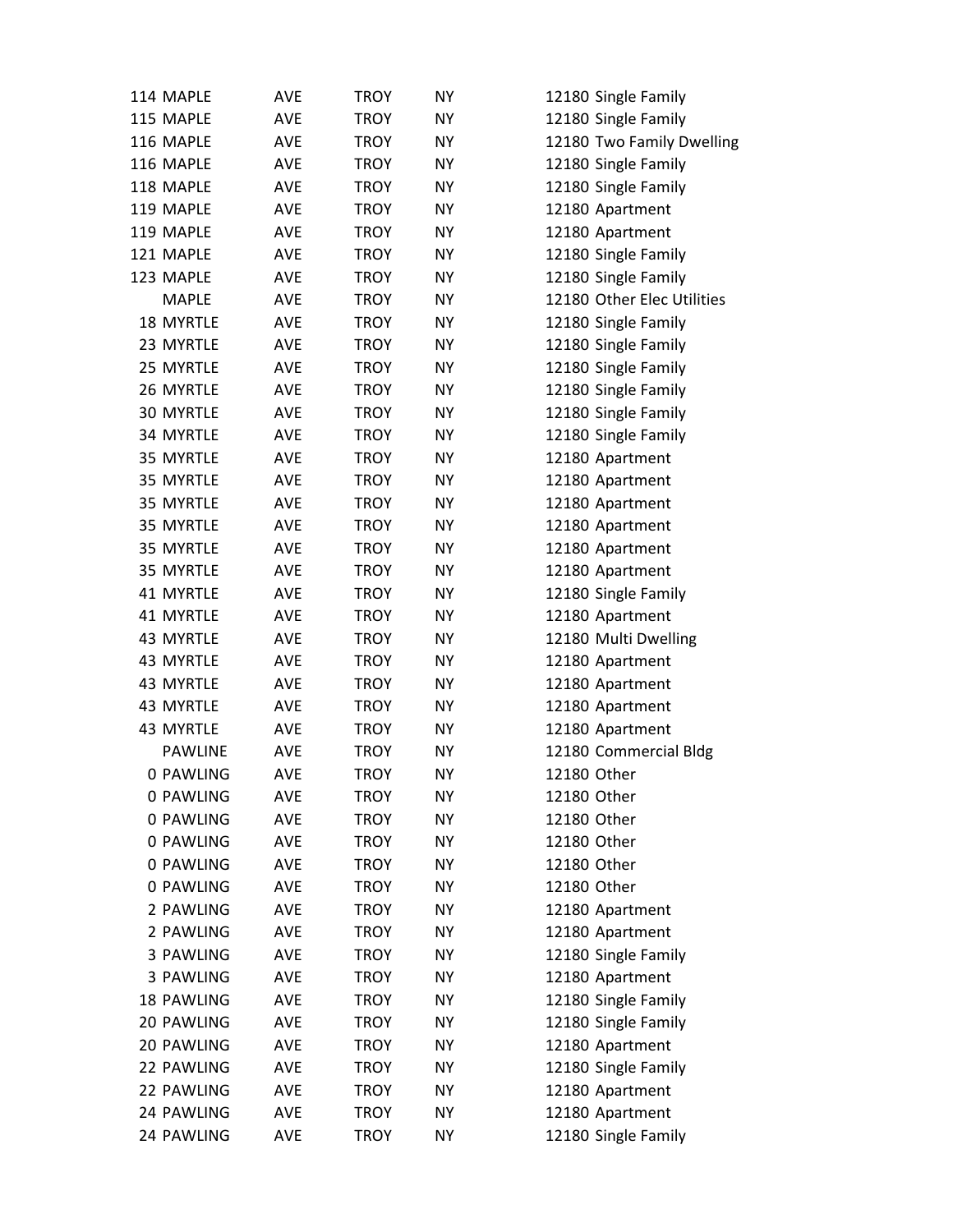| 24 PAWLING        | AVE        | <b>TROY</b> | <b>NY</b> | 12180 Apartment           |
|-------------------|------------|-------------|-----------|---------------------------|
| 26 PAWLING        | <b>AVE</b> | <b>TROY</b> | <b>NY</b> | 12180 Apartment           |
| 26 PAWLING        | AVE        | <b>TROY</b> | ΝY        | 12180 Two Family Dwelling |
| 28 PAWLING        | <b>AVE</b> | <b>TROY</b> | <b>NY</b> | 12180 Single Family       |
| <b>30 PAWLING</b> | <b>AVE</b> | TROY        | <b>NY</b> | 12180 Apartment           |
| <b>30 PAWLING</b> | <b>AVE</b> | TROY        | <b>NY</b> | 12180 Apartment           |
| 32 PAWLING        | <b>AVE</b> | <b>TROY</b> | <b>NY</b> | 12180 Apartment           |
| 32 PAWLING        | AVE        | <b>TROY</b> | <b>NY</b> | 12180 Apartment           |
| <b>36 PAWLING</b> | <b>AVE</b> | <b>TROY</b> | <b>NY</b> | 12180 Hospital            |
| <b>46 PAWLING</b> | AVE        | <b>TROY</b> | ΝY        | 12180 Commercial Bldg     |
| <b>46 PAWLING</b> | AVE        | TROY        | <b>NY</b> | 12180 Apartment           |
| <b>46 PAWLING</b> | AVE        | <b>TROY</b> | <b>NY</b> | 12180 Apartment           |
| <b>46 PAWLING</b> | AVE        | <b>TROY</b> | <b>NY</b> | 12180 Apartment           |
| <b>46 PAWLING</b> | AVE        | <b>TROY</b> | <b>NY</b> | 12180 Apartment           |
| 50 PAWLING        | AVE        | <b>TROY</b> | ΝY        | 12180 Single Family       |
| 52 PAWLING        | AVE        | <b>TROY</b> | <b>NY</b> | 12180 Single Family       |
| 54 PAWLING        | AVE        | TROY        | <b>NY</b> | 12180 Apartment           |
| 54 PAWLING        | AVE        | <b>TROY</b> | <b>NY</b> | 12180 Single Family       |
| 54 PAWLING        | <b>AVE</b> | TROY        | <b>NY</b> | 12180 Apartment           |
| <b>56 PAWLING</b> | <b>AVE</b> | <b>TROY</b> | <b>NY</b> | 12180 Apartment           |
| 56 PAWLING        | AVE        | <b>TROY</b> | <b>NY</b> | 12180 Apartment           |
| 58 PAWLING        | AVE        | TROY        | ΝY        | 12180 Apartment           |
| 60 PAWLING        | <b>AVE</b> | <b>TROY</b> | <b>NY</b> | 12180 Single Family       |
| 64 PAWLING        | AVE        | TROY        | <b>NY</b> | 12180 Commercial Bldg     |
| <b>64 PAWLING</b> | <b>AVE</b> | TROY        | <b>NY</b> | 12180 Apartment           |
| 64 PAWLING        | <b>AVE</b> | <b>TROY</b> | <b>NY</b> | 12180 Apartment           |
| <b>66 PAWLING</b> | AVE        | <b>TROY</b> | ΝY        | 12180 Single Family       |
| <b>66 PAWLING</b> | AVE        | TROY        | <b>NY</b> | 12180 Single Family       |
| 70 PAWLING        | AVE        | <b>TROY</b> | NY.       | 12180 Two Family Dwelling |
| 70 PAWLING        | AVE        | <b>TROY</b> | ΝY        | 12180 Apartment           |
| 72 PAWLING        | AVE        | <b>TROY</b> | <b>NY</b> | 12180 Single Family       |
| 74 PAWLING        | AVE        | <b>TROY</b> | ΝY        | 12180 Two Family Dwelling |
| 74 PAWLING        | <b>AVE</b> | <b>TROY</b> | NY        | 12180 Apartment           |
| 76 PAWLING        | AVE        | <b>TROY</b> | ΝY        | 12180 Single Family       |
| 76 PAWLING        | AVE        | <b>TROY</b> | NY        | 12180 Apartment           |
| 80 PAWLING        | AVE        | TROY        | ΝY        | 12180 Multi Dwelling      |
| <b>80 PAWLING</b> | AVE        | TROY        | <b>NY</b> | 12180 Apartment           |
| 80 PAWLING        | <b>AVE</b> | TROY        | NY        | 12180 Apartment           |
| 80 PAWLING        | AVE        | <b>TROY</b> | NY        | 12180 Apartment           |
| 80 PAWLING        | AVE        | <b>TROY</b> | NY        | 12180 Apartment           |
| 82 PAWLING        | AVE        | TROY        | ΝY        | 12180 Single Family       |
| 83 PAWLING        | <b>AVE</b> | <b>TROY</b> | ΝY        | 12180 Apartment           |
| 88 PAWLING        | AVE        | <b>TROY</b> | NY        | 12180 Single Family       |
| 90 PAWLING        | AVE        | <b>TROY</b> | NY        | 12180 Single Family       |
| 138 PAWLING       | <b>AVE</b> | <b>TROY</b> | NY        | 12180 Apartment           |
| 140 PAWLING       | AVE        | <b>TROY</b> | ΝY        | 12180 Apartment           |
| 141 PAWLING       | AVE        | TROY        | NY        | 12180 Single Family       |
|                   |            |             |           |                           |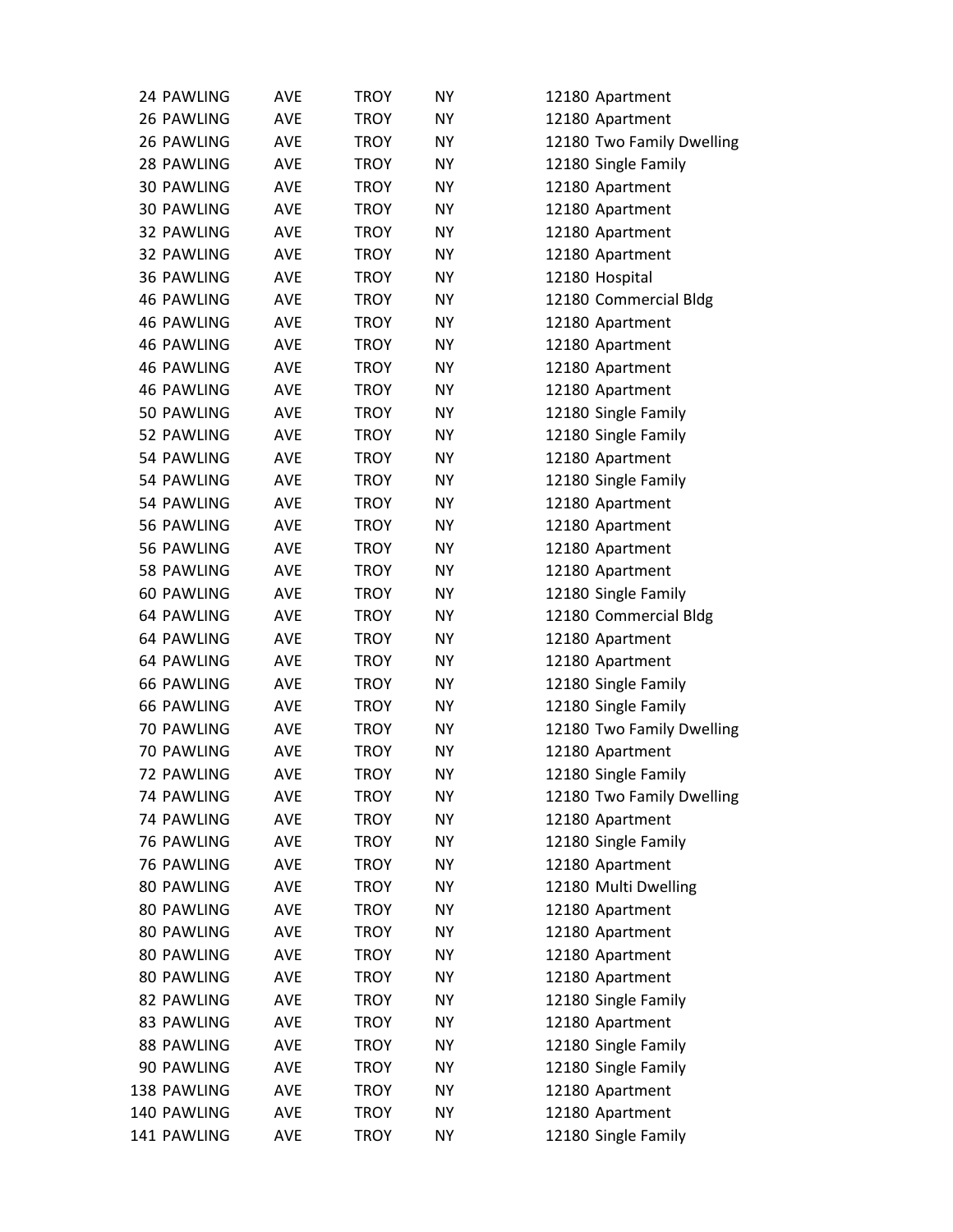| 142 PAWLING | <b>AVE</b> | <b>TROY</b> | <b>NY</b> | 12180 Single Family       |
|-------------|------------|-------------|-----------|---------------------------|
| 143 PAWLING | <b>AVE</b> | <b>TROY</b> | <b>NY</b> | 12180 Single Family       |
| 144 PAWLING | AVE        | <b>TROY</b> | <b>NY</b> | 12180 Apartment           |
| 145 PAWLING | <b>AVE</b> | <b>TROY</b> | <b>NY</b> | 12180 Single Family       |
| 147 PAWLING | <b>AVE</b> | <b>TROY</b> | <b>NY</b> | 12180 Single Family       |
| 149 PAWLING | <b>AVE</b> | <b>TROY</b> | <b>NY</b> | 12180 Single Family       |
| 150 PAWLING | <b>AVE</b> | <b>TROY</b> | <b>NY</b> | 12180 Single Family       |
| 153 PAWLING | <b>AVE</b> | <b>TROY</b> | <b>NY</b> | 12180 Single Family       |
| 157 PAWLING | <b>AVE</b> | <b>TROY</b> | <b>NY</b> | 12180 Single Family       |
| 162 PAWLING | AVE        | <b>TROY</b> | <b>NY</b> | 12180 Single Family       |
| 165 PAWLING | <b>AVE</b> | <b>TROY</b> | <b>NY</b> | 12180 Single Family       |
| 166 PAWLING | <b>AVE</b> | <b>TROY</b> | <b>NY</b> | 12180 Single Family       |
| 170 PAWLING | <b>AVE</b> | <b>TROY</b> | <b>NY</b> | 12180 Single Family       |
| 170 PAWLING | <b>AVE</b> | <b>TROY</b> | <b>NY</b> | 12180 Apartment           |
| 171 PAWLING | AVE        | <b>TROY</b> | <b>NY</b> | 12180 Apartment           |
| 172 PAWLING | <b>AVE</b> | <b>TROY</b> | <b>NY</b> | 12180 Multi Dwelling      |
| 172 PAWLING | <b>AVE</b> | <b>TROY</b> | <b>NY</b> | 12180 Apartment           |
| 172 PAWLING | <b>AVE</b> | <b>TROY</b> | <b>NY</b> | 12180 Apartment           |
| 176 PAWLING | AVE        | <b>TROY</b> | <b>NY</b> | 12180 Two Family Dwelling |
| 177 PAWLING | <b>AVE</b> | <b>TROY</b> | <b>NY</b> | 12180 Single Family       |
| 183 PAWLING | <b>AVE</b> | <b>TROY</b> | <b>NY</b> | 12180 Apartment           |
| 183 PAWLING | <b>AVE</b> | <b>TROY</b> | <b>NY</b> | 12180 Apartment           |
| 183 PAWLING | <b>AVE</b> | <b>TROY</b> | <b>NY</b> | 12180 Apartment           |
| 183 PAWLING | <b>AVE</b> | <b>TROY</b> | <b>NY</b> | 12180 Single Family       |
| 183 PAWLING | <b>AVE</b> | <b>TROY</b> | <b>NY</b> | 12180 Apartment           |
| 187 PAWLING | <b>AVE</b> | <b>TROY</b> | <b>NY</b> | 12180 Single Family       |
| 189 PAWLING | <b>AVE</b> | <b>TROY</b> | <b>NY</b> | 12180 Single Family       |
| 189 PAWLING | <b>AVE</b> | <b>TROY</b> | <b>NY</b> | 12180 Apartment           |
| 190 PAWLING | <b>AVE</b> | <b>TROY</b> | <b>NY</b> | 12180 Single Family       |
| 190 PAWLING | <b>AVE</b> | <b>TROY</b> | <b>NY</b> | 12180 Single Family       |
| 191 PAWLING | <b>AVE</b> | <b>TROY</b> | <b>NY</b> | 12180 Two Family Dwelling |
| 191 PAWLING | AVE        | <b>TROY</b> | ΝY        | 12180 Apartment           |
| 191 PAWLING | <b>AVE</b> | <b>TROY</b> | <b>NY</b> | 12180 Apartment           |
| 197 PAWLING | AVE        | <b>TROY</b> | ΝY        | 12180 Commercial Bldg     |
| 197 PAWLING | AVE        | <b>TROY</b> | <b>NY</b> | 12180 Apartment           |
| 197 PAWLING | <b>AVE</b> | <b>TROY</b> | <b>NY</b> | 12180 Apartment           |
| 197 PAWLING | <b>AVE</b> | <b>TROY</b> | <b>NY</b> | 12180 Apartment           |
| 197 PAWLING | <b>AVE</b> | <b>TROY</b> | <b>NY</b> | 12180 Apartment           |
| 198 PAWLING | AVE        | <b>TROY</b> | NY        | 12180 Commercial Bldg     |
| 198 PAWLING | <b>AVE</b> | <b>TROY</b> | <b>NY</b> | 12180 Apartment           |
| 198 PAWLING | <b>AVE</b> | <b>TROY</b> | <b>NY</b> | 12180 Apartment           |
| 198 PAWLING | AVE        | <b>TROY</b> | <b>NY</b> | 12180 Apartment           |
| 198 PAWLING | AVE        | <b>TROY</b> | ΝY        | 12180 Apartment           |
| 198 PAWLING | AVE        | <b>TROY</b> | NY        | 12180 Apartment           |
| 198 PAWLING | <b>AVE</b> | <b>TROY</b> | <b>NY</b> | 12180 Apartment           |
| 198 PAWLING | <b>AVE</b> | <b>TROY</b> | NΥ        | 12180 Apartment           |
| 198 PAWLING | AVE        | <b>TROY</b> | <b>NY</b> | 12180 Apartment           |
|             |            |             |           |                           |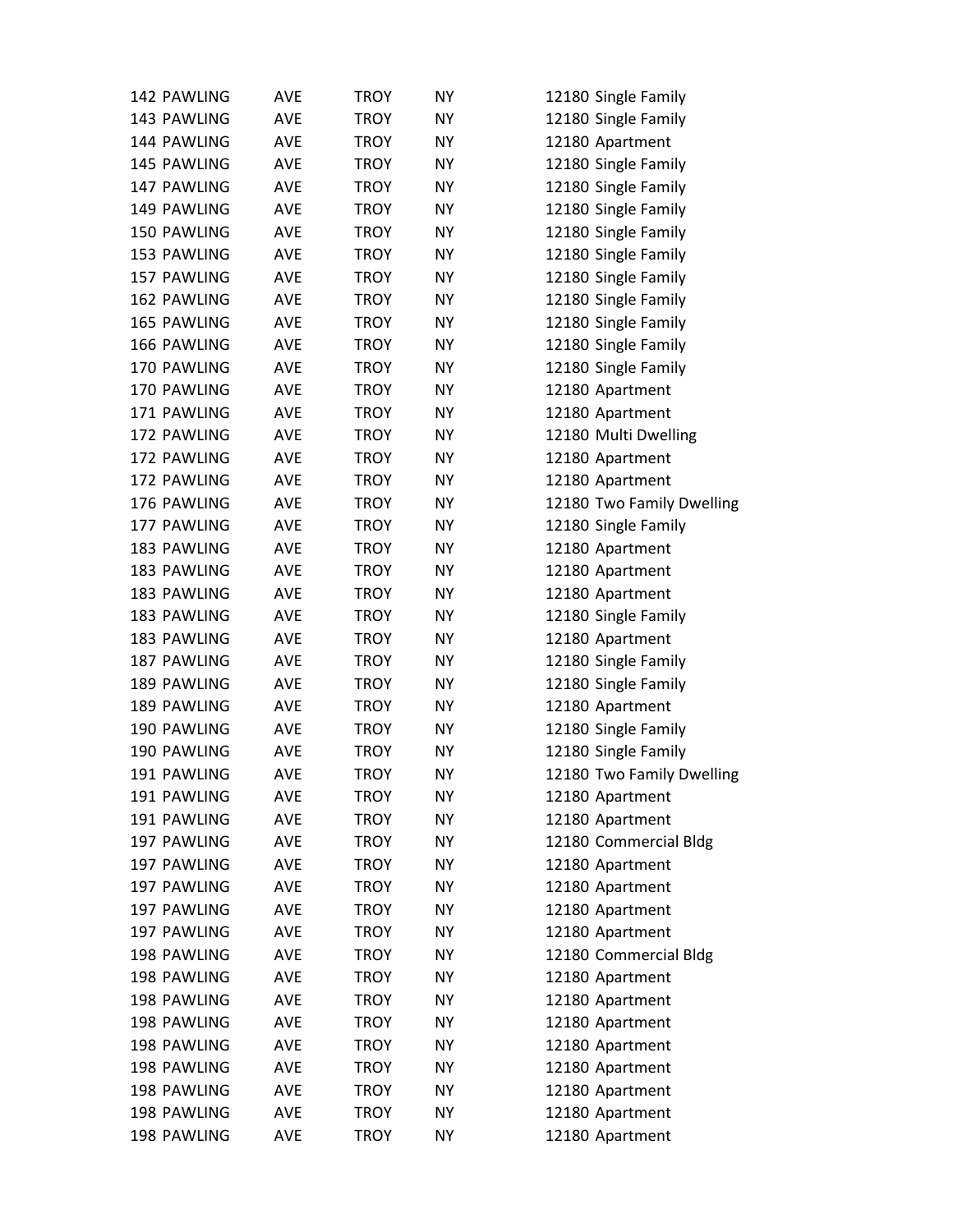| 198 PAWLING | <b>AVE</b> | <b>TROY</b> | <b>NY</b> | 12180 Apartment       |
|-------------|------------|-------------|-----------|-----------------------|
| 198 PAWLING | <b>AVE</b> | <b>TROY</b> | <b>NY</b> | 12180 Apartment       |
| 198 PAWLING | AVE        | TROY        | ΝY        | 12180 Apartment       |
| 198 PAWLING | <b>AVE</b> | <b>TROY</b> | <b>NY</b> | 12180 Apartment       |
| 198 PAWLING | <b>AVE</b> | <b>TROY</b> | <b>NY</b> | 12180 Apartment       |
| 198 PAWLING | <b>AVE</b> | TROY        | <b>NY</b> | 12180 Apartment       |
| 198 PAWLING | <b>AVE</b> | <b>TROY</b> | <b>NY</b> | 12180 Apartment       |
| 198 PAWLING | <b>AVE</b> | <b>TROY</b> | <b>NY</b> | 12180 Apartment       |
| 198 PAWLING | <b>AVE</b> | <b>TROY</b> | <b>NY</b> | 12180 Apartment       |
| 198 PAWLING | <b>AVE</b> | TROY        | <b>NY</b> | 12180 Apartment       |
| 198 PAWLING | <b>AVE</b> | <b>TROY</b> | <b>NY</b> | 12180 Apartment       |
| 198 PAWLING | <b>AVE</b> | <b>TROY</b> | <b>NY</b> | 12180 Apartment       |
| 198 PAWLING | <b>AVE</b> | <b>TROY</b> | <b>NY</b> | 12180 Apartment       |
| 207 PAWLING | <b>AVE</b> | <b>TROY</b> | <b>NY</b> | 12180 Single Family   |
| 207 PAWLING | AVE        | <b>TROY</b> | <b>NY</b> | 12180 Apartment       |
| 208 PAWLING | <b>AVE</b> | <b>TROY</b> | <b>NY</b> | 12180 Apartment       |
| 208 PAWLING | AVE        | TROY        | <b>NY</b> | 12180 Single Family   |
| 211 PAWLING | <b>AVE</b> | <b>TROY</b> | <b>NY</b> | 12180 Single Family   |
| 212 PAWLING | <b>AVE</b> | <b>TROY</b> | <b>NY</b> | 12180 Single Family   |
| 213 PAWLING | <b>AVE</b> | <b>TROY</b> | <b>NY</b> | 12180 Apartment       |
| 213 PAWLING | <b>AVE</b> | <b>TROY</b> | <b>NY</b> | 12180 Single Family   |
| 215 PAWLING | <b>AVE</b> | TROY        | <b>NY</b> | 12180 Apartment       |
| 215 PAWLING | <b>AVE</b> | <b>TROY</b> | <b>NY</b> | 12180 Apartment       |
| 215 PAWLING | AVE        | <b>TROY</b> | <b>NY</b> | 12180 Apartment       |
| 215 PAWLING | <b>AVE</b> | <b>TROY</b> | <b>NY</b> | 12180 Apartment       |
| 215 PAWLING | <b>AVE</b> | <b>TROY</b> | <b>NY</b> | 12180 Apartment       |
| 218 PAWLING | AVE        | <b>TROY</b> | <b>NY</b> | 12180 Single Family   |
| 218 PAWLING | <b>AVE</b> | <b>TROY</b> | <b>NY</b> | 12180 Apartment       |
| 218 PAWLING | AVE        | <b>TROY</b> | <b>NY</b> | 12180 Single Family   |
| 224 PAWLING | <b>AVE</b> | TROY        | <b>NY</b> | 12180 Commercial Bldg |
| 228 PAWLING | <b>AVE</b> | <b>TROY</b> | <b>NY</b> | 12180 Commercial Bldg |
| 228 PAWLING | AVE        | <b>TROY</b> | NΥ        | 12180 Apartment       |
| 228 PAWLING | <b>AVE</b> | <b>TROY</b> | <b>NY</b> | 12180 Apartment       |
| 228 PAWLING | AVE        | <b>TROY</b> | <b>NY</b> | 12180 Apartment       |
| 228 PAWLING | AVE        | <b>TROY</b> | NY        | 12180 Apartment       |
| 229 PAWLING | AVE        | <b>TROY</b> | <b>NY</b> | 12180 Multi Dwelling  |
| 229 PAWLING | <b>AVE</b> | <b>TROY</b> | <b>NY</b> | 12180 Commercial Bldg |
| 229 PAWLING | <b>AVE</b> | <b>TROY</b> | <b>NY</b> | 12180 Apartment       |
| 229 PAWLING | AVE        | <b>TROY</b> | <b>NY</b> | 12180 Apartment       |
| 229 PAWLING | <b>AVE</b> | <b>TROY</b> | <b>NY</b> | 12180 Apartment       |
| 229 PAWLING | AVE        | <b>TROY</b> | <b>NY</b> | 12180 Apartment       |
| 229 PAWLING | AVE        | <b>TROY</b> | <b>NY</b> | 12180 Apartment       |
| 229 PAWLING | AVE        | <b>TROY</b> | <b>NY</b> | 12180 Apartment       |
| 229 PAWLING | AVE        | <b>TROY</b> | <b>NY</b> | 12180 Apartment       |
| 229 PAWLING | AVE        | <b>TROY</b> | <b>NY</b> | 12180 Apartment       |
| 231 PAWLING | AVE        | <b>TROY</b> | <b>NY</b> | 12180 Apartment       |
| 231 PAWLING | AVE        | TROY        | NY        | 12180 Single Family   |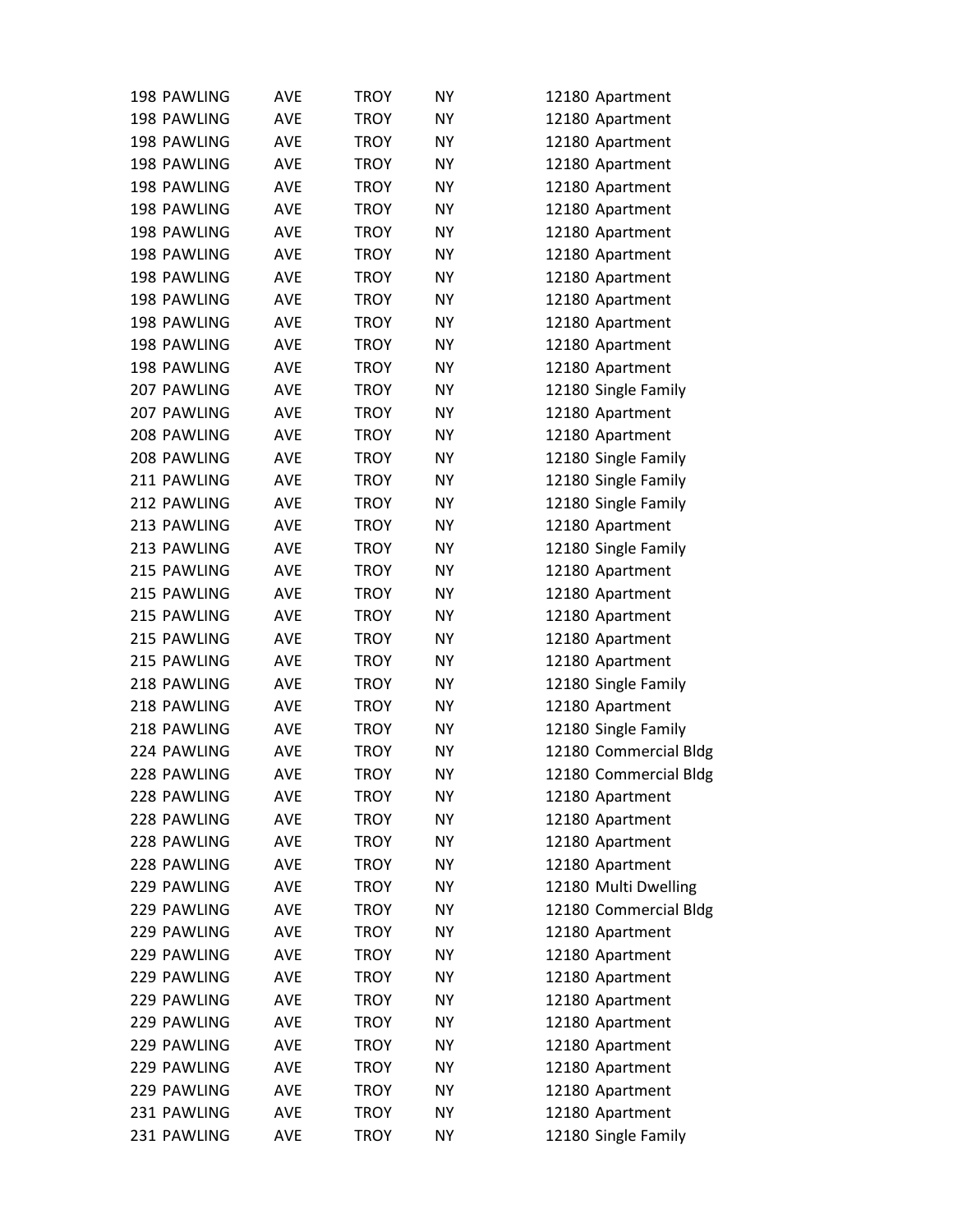| 232 PAWLING | AVE        | <b>TROY</b> | NY.       | 12180 Commercial Bldg     |
|-------------|------------|-------------|-----------|---------------------------|
| 232 PAWLING | <b>AVE</b> | <b>TROY</b> | <b>NY</b> | 12180 Apartment           |
| 232 PAWLING | AVE        | <b>TROY</b> | ΝY        | 12180 Apartment           |
| 232 PAWLING | <b>AVE</b> | <b>TROY</b> | <b>NY</b> | 12180 Apartment           |
| 232 PAWLING | AVE        | <b>TROY</b> | <b>NY</b> | 12180 Apartment           |
| 235 PAWLING | <b>AVE</b> | <b>TROY</b> | NY.       | 12180 Commercial Bldg     |
| 235 PAWLING | <b>AVE</b> | <b>TROY</b> | <b>NY</b> | 12180 Single Family       |
| 237 PAWLING | AVE        | <b>TROY</b> | ΝY        | 12180 Apartment           |
| 237 PAWLING | AVE        | <b>TROY</b> | <b>NY</b> | 12180 Two Family Dwelling |
| 237 PAWLING | AVE        | <b>TROY</b> | NY.       | 12180 Apartment           |
| 239 PAWLING | AVE        | <b>TROY</b> | NY.       | 12180 Apartment           |
| 239 PAWLING | AVE        | <b>TROY</b> | NY.       | 12180 Apartment           |
| 239 PAWLING | AVE        | <b>TROY</b> | ΝY        | 12180 Apartment           |
| 239 PAWLING | AVE        | <b>TROY</b> | <b>NY</b> | 12180 Apartment           |
| 239 PAWLING | <b>AVE</b> | <b>TROY</b> | NY.       | 12180 Apartment           |
| 239 PAWLING | <b>AVE</b> | <b>TROY</b> | <b>NY</b> | 12180 Apartment           |
| 241 PAWLING | AVE        | <b>TROY</b> | NY.       | 12180 Multi Dwelling      |
| 241 PAWLING | AVE        | <b>TROY</b> | ΝY        | 12180 Apartment           |
| 241 PAWLING | <b>AVE</b> | <b>TROY</b> | <b>NY</b> | 12180 Apartment           |
| 241 PAWLING | <b>AVE</b> | <b>TROY</b> | <b>NY</b> | 12180 Apartment           |
| 241 PAWLING | AVE        | <b>TROY</b> | <b>NY</b> | 12180 Apartment           |
| 241 PAWLING | AVE        | <b>TROY</b> | ΝY        | 12180 Apartment           |
| 251 PAWLING | AVE        | <b>TROY</b> | <b>NY</b> | 12180 Retail              |
| 251 PAWLING | AVE        | <b>TROY</b> | NY.       | 12180 Apartment           |
| 254 PAWLING | <b>AVE</b> | <b>TROY</b> | NY.       | 12180 Single Family       |
| 254 PAWLING | <b>AVE</b> | <b>TROY</b> | <b>NY</b> | 12180 Two Family Dwelling |
| 255 PAWLING | <b>AVE</b> | <b>TROY</b> | ΝY        | 12180 Single Family       |
| 255 PAWLING | AVE        | <b>TROY</b> | NY.       | 12180 Single Family       |
| 257 PAWLING | AVE        | <b>TROY</b> | NY.       | 12180 Apartment           |
| 257 PAWLING | AVE        | TROY        | ΝY        | 12180 Apartment           |
| 258 PAWLING | AVE        | <b>TROY</b> | NΥ        | 12180 Single Family       |
| 259 PAWLING | AVE        | TROY        | ΝY        | 12180 Single Family       |
| 260 PAWLING | <b>AVE</b> | <b>TROY</b> | <b>NY</b> | 12180 Single Family       |
| 261 PAWLING | AVE        | <b>TROY</b> | ΝY        | 12180 Apartment           |
| 261 PAWLING | AVE        | <b>TROY</b> | NY        | 12180 Apartment           |
| 261 PAWLING | AVE        | <b>TROY</b> | ΝY        | 12180 Apartment           |
| 263 PAWLING | <b>AVE</b> | <b>TROY</b> | ΝY        | 12180 Two Family Dwelling |
| 263 PAWLING | <b>AVE</b> | <b>TROY</b> | NY        | 12180 Two Family Dwelling |
| 264 PAWLING | AVE        | <b>TROY</b> | ΝY        | 12180 Single Family       |
| 265 PAWLING | <b>AVE</b> | <b>TROY</b> | <b>NY</b> | 12180 Single Family       |
| 266 PAWLING | AVE        | <b>TROY</b> | ΝY        | 12180 Single Family       |
| 267 PAWLING | <b>AVE</b> | <b>TROY</b> | <b>NY</b> | 12180 Apartment           |
| 268 PAWLING | AVE        | <b>TROY</b> | ΝY        | 12180 Single Family       |
| 269 PAWLING | AVE        | <b>TROY</b> | <b>NY</b> | 12180 Two Family Dwelling |
| 269 PAWLING | AVE        | <b>TROY</b> | NY        | 12180 Apartment           |
| 269 PAWLING | AVE        | <b>TROY</b> | ΝY        | 12180 Apartment           |
| 270 PAWLING | AVE        | TROY        | NY        | 12180 Apartment           |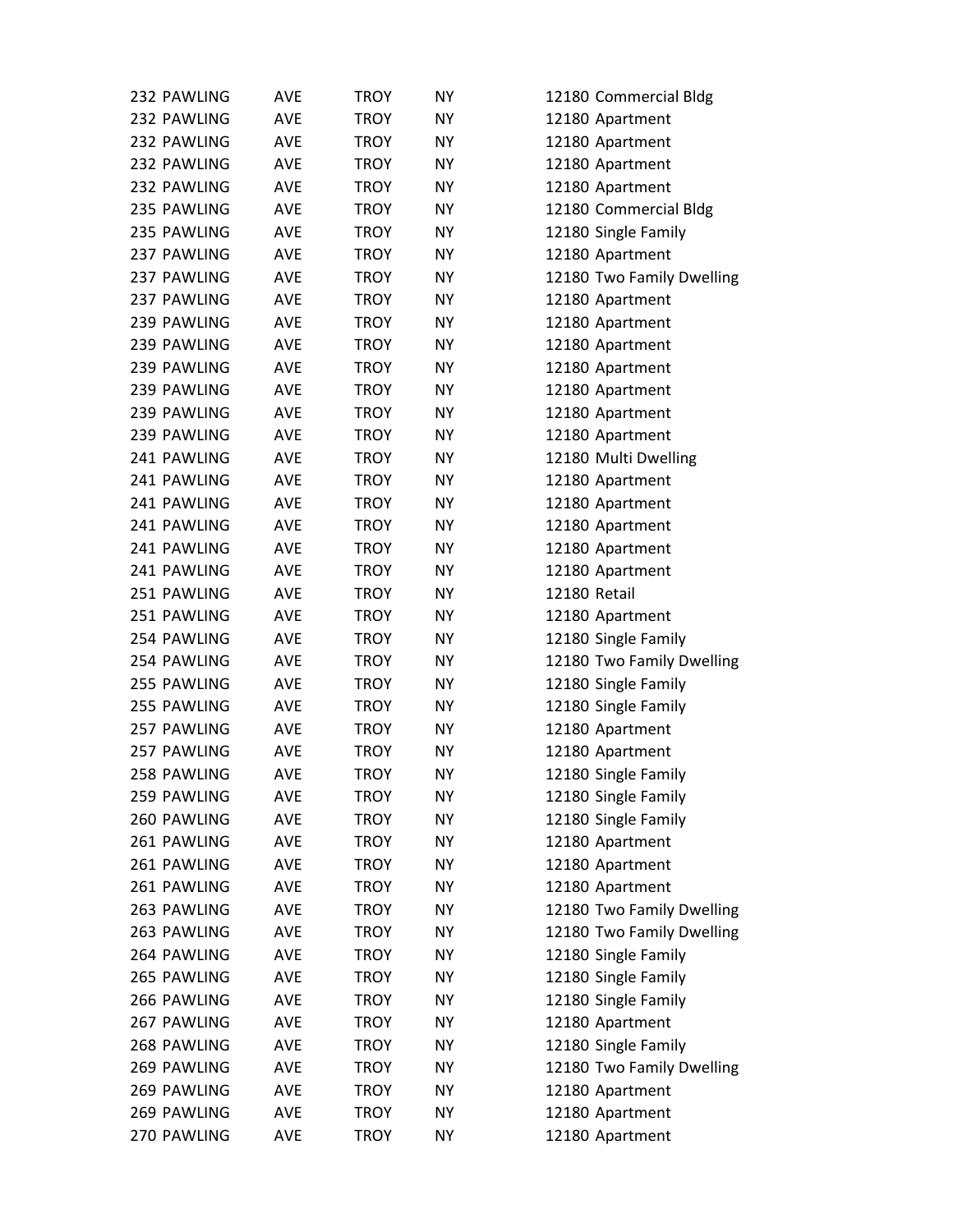| 270 PAWLING         | AVE        | <b>TROY</b> | NY.       | 12180 Single Family       |
|---------------------|------------|-------------|-----------|---------------------------|
| 270 PAWLING         | <b>AVE</b> | <b>TROY</b> | <b>NY</b> | 12180 Apartment           |
| 271 PAWLING         | AVE        | <b>TROY</b> | NY.       | 12180 Single Family       |
| 272 PAWLING         | AVE        | <b>TROY</b> | <b>NY</b> | 12180 Apartment           |
| 273 PAWLING         | AVE        | <b>TROY</b> | <b>NY</b> | 12180 Single Family       |
| 275 PAWLING         | <b>AVE</b> | <b>TROY</b> | <b>NY</b> | 12180 Commercial Bldg     |
| 275 PAWLING         | <b>AVE</b> | <b>TROY</b> | <b>NY</b> | 12180 Single Family       |
| 276 PAWLING         | <b>AVE</b> | <b>TROY</b> | <b>NY</b> | 12180 Commercial Bldg     |
| 277 PAWLING         | AVE        | <b>TROY</b> | <b>NY</b> | 12180 Two Family Dwelling |
| 277 PAWLING         | AVE        | <b>TROY</b> | <b>NY</b> | 12180 Single Family       |
| 277 PAWLING         | <b>AVE</b> | <b>TROY</b> | <b>NY</b> | 12180 Apartment           |
| 277 PAWLING         | <b>AVE</b> | <b>TROY</b> | <b>NY</b> | 12180 Apartment           |
| 277 PAWLING         | AVE        | <b>TROY</b> | <b>NY</b> | 12180 Apartment           |
| 278 PAWLING         | <b>AVE</b> | <b>TROY</b> | <b>NY</b> | 12180 Commercial Bldg     |
| 278 PAWLING         | AVE        | <b>TROY</b> | <b>NY</b> | 12180 Apartment           |
| 278 PAWLING         | <b>AVE</b> | <b>TROY</b> | <b>NY</b> | 12180 Apartment           |
| 278 PAWLING         | AVE        | <b>TROY</b> | <b>NY</b> | 12180 Apartment           |
| 278 PAWLING         | <b>AVE</b> | <b>TROY</b> | <b>NY</b> | 12180 Apartment           |
| 278 PAWLING         | <b>AVE</b> | <b>TROY</b> | <b>NY</b> | 12180 Apartment           |
| 278 PAWLING         | <b>AVE</b> | <b>TROY</b> | <b>NY</b> | 12180 Single Family       |
| 279 PAWLING         | AVE        | <b>TROY</b> | <b>NY</b> | 12180 Single Family       |
| 284 PAWLING         | AVE        | <b>TROY</b> | <b>NY</b> | 12180 Commercial Bldg     |
| 0 PINEWOODS         | AVE        | <b>TROY</b> | <b>NY</b> | 12180 School              |
| 29 PINEWOODS        | <b>AVE</b> | <b>TROY</b> | <b>NY</b> | 12180 Single Family       |
| 33 PINEWOODS        | <b>AVE</b> | <b>TROY</b> | <b>NY</b> | 12180 Single Family       |
| 33 PINEWOODS        | <b>AVE</b> | <b>TROY</b> | <b>NY</b> | 12180 Single Family       |
| 34 PINEWOODS        | <b>AVE</b> | <b>TROY</b> | NY.       | 12180 Apartment           |
| 34 PINEWOODS        | AVE        | <b>TROY</b> | <b>NY</b> | 12180 Apartment           |
| 34 PINEWOODS        | AVE        | <b>TROY</b> | NY.       | 12180 Apartment           |
| 34 PINEWOODS        | AVE        | <b>TROY</b> | <b>NY</b> | 12180 Apartment           |
| 35 PINEWOODS        | AVE        | <b>TROY</b> | <b>NY</b> | 12180 Single Family       |
| <b>36 PINEWOODS</b> | AVE        | <b>TROY</b> | ΝY        | 12180 Multi Dwelling      |
| 37 PINEWOODS        | AVE        | <b>TROY</b> | <b>NY</b> | 12180 Apartment           |
| 38 PINEWOODS        | AVE        | <b>TROY</b> | NY.       | 12180 Single Family       |
| 38 PINEWOODS        | AVE        | <b>TROY</b> | NY        | 12180 Two Family Dwelling |
| 39 PINEWOODS        | AVE        | <b>TROY</b> | <b>NY</b> | 12180 Single Family       |
| <b>40 PINEWOODS</b> | AVE        | <b>TROY</b> | <b>NY</b> | 12180 Single Family       |
| 42 PINEWOODS        | AVE        | <b>TROY</b> | <b>NY</b> | 12180 Single Family       |
| 43 PINEWOODS        | AVE        | <b>TROY</b> | ΝY        | 12180 Single Family       |
| 58 PINEWOODS        | AVE        | <b>TROY</b> | <b>NY</b> | 12180 Commercial Bldg     |
| 61 PINEWOODS        | AVE        | <b>TROY</b> | ΝY        | 12180 Single Family       |
| 63 PINEWOODS        | AVE        | <b>TROY</b> | NY        | 12180 Single Family       |
| 66 PINEWOODS        | AVE        | <b>TROY</b> | ΝY        | 12180 Single Family       |
| 69 PINEWOODS        | AVE        | <b>TROY</b> | <b>NY</b> | 12180 Single Family       |
| 71 PINEWOODS        | AVE        | <b>TROY</b> | <b>NY</b> | 12180 Single Family       |
| 72 PINEWOODS        | AVE        | <b>TROY</b> | ΝY        | 12180 Single Family       |
| 72 PINEWOODS        | AVE        | <b>TROY</b> | <b>NY</b> | 12180 Apartment           |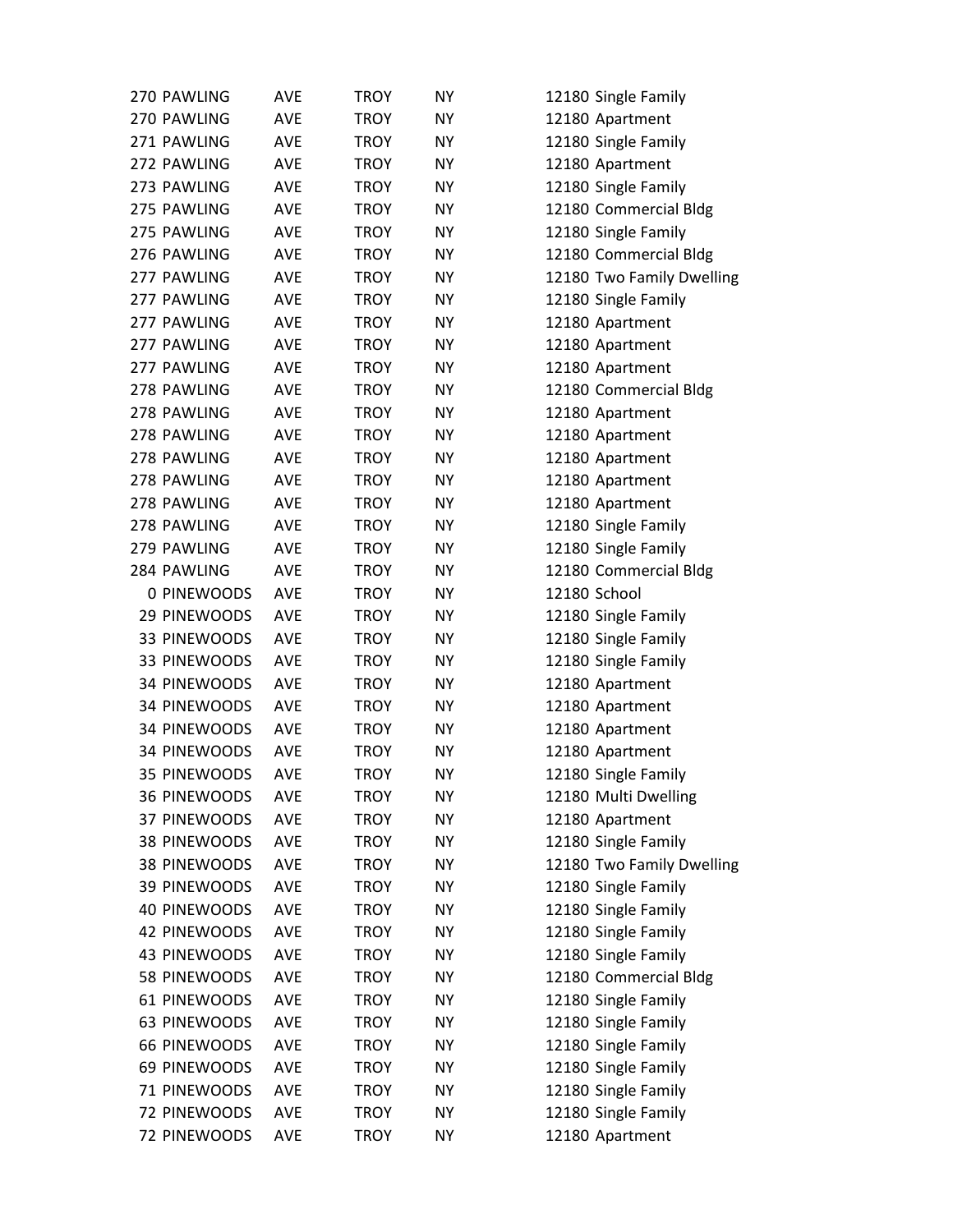| 72 PINEWOODS        | <b>AVE</b> | <b>TROY</b> | <b>NY</b> | 12180 Single Family       |
|---------------------|------------|-------------|-----------|---------------------------|
| 74 PINEWOODS        | <b>AVE</b> | <b>TROY</b> | <b>NY</b> | 12180 Single Family       |
| 75 PINEWOODS        | AVE        | <b>TROY</b> | NY.       | 12180 Single Family       |
| 76 PINEWOODS        | AVE        | <b>TROY</b> | <b>NY</b> | 12180 Single Family       |
| 77 PINEWOODS        | AVE        | <b>TROY</b> | <b>NY</b> | 12180 Single Family       |
| 77 PINEWOODS        | <b>AVE</b> | <b>TROY</b> | <b>NY</b> | 12180 Single Family       |
| 78 PINEWOODS        | <b>AVE</b> | <b>TROY</b> | <b>NY</b> | 12180 Apartment           |
| 78 PINEWOODS        | AVE        | <b>TROY</b> | NY.       | 12180 Two Family Dwelling |
| 78 PINEWOODS        | <b>AVE</b> | <b>TROY</b> | <b>NY</b> | 12180 Apartment           |
| 79 PINEWOODS        | AVE        | <b>TROY</b> | <b>NY</b> | 12180 Single Family       |
| 80 PINEWOODS        | AVE        | <b>TROY</b> | <b>NY</b> | 12180 Apartment           |
| 80 PINEWOODS        | <b>AVE</b> | <b>TROY</b> | <b>NY</b> | 12180 Apartment           |
| 80 PINEWOODS        | AVE        | <b>TROY</b> | <b>NY</b> | 12180 Apartment           |
| 82 PINEWOODS        | <b>AVE</b> | <b>TROY</b> | <b>NY</b> | 12180 Single Family       |
| 82 PINEWOODS        | AVE        | <b>TROY</b> | NY.       | 12180 Single Family       |
| 83 PINEWOODS        | <b>AVE</b> | <b>TROY</b> | <b>NY</b> | 12180 Apartment           |
| 83 PINEWOODS        | <b>AVE</b> | <b>TROY</b> | NY        | 12180 Apartment           |
| 84 PINEWOODS        | AVE        | <b>TROY</b> | <b>NY</b> | 12180 Single Family       |
| 86 PINEWOODS        | <b>AVE</b> | <b>TROY</b> | <b>NY</b> | 12180 Apartment           |
| <b>86 PINEWOODS</b> | <b>AVE</b> | <b>TROY</b> | <b>NY</b> | 12180 Apartment           |
| 1 PROSPECT          | <b>AVE</b> | <b>TROY</b> | <b>NY</b> | 12180 Single Family       |
| 6 PROSPECT          | AVE        | <b>TROY</b> | NY.       | 12180 Single Family       |
| 8 PROSPECT          | <b>AVE</b> | <b>TROY</b> | <b>NY</b> | 12180 Single Family       |
| 9 PROSPECT          | AVE        | <b>TROY</b> | <b>NY</b> | 12180 Two Family Dwelling |
| 10 PROSPECT         | <b>AVE</b> | <b>TROY</b> | <b>NY</b> | 12180 Single Family       |
| 11 PROSPECT         | <b>AVE</b> | <b>TROY</b> | <b>NY</b> | 12180 Single Family       |
| 13 PROSPECT         | <b>AVE</b> | <b>TROY</b> | ΝY        | 12180 Single Family       |
| 23 PROSPECT         | AVE        | <b>TROY</b> | <b>NY</b> | 12180 Apartment           |
| 23 PROSPECT         | AVE        | <b>TROY</b> | NY        | 12180 Two Family Dwelling |
| 23 PROSPECT         | <b>AVE</b> | <b>TROY</b> | <b>NY</b> | 12180 Apartment           |
| 23 PROSPECT         | AVE        | <b>TROY</b> | <b>NY</b> | 12180 Single Family       |
| 25 PROSPECT         | AVE        | <b>TROY</b> | <b>NY</b> | 12180 Two Family Dwelling |
| 1 SAMPSON           | AVE        | <b>TROY</b> | <b>NY</b> | 12180 Single Family       |
| 2 SAMPSON           | AVE        | <b>TROY</b> | <b>NY</b> | 12180 Single Family       |
| 3 SAMPSON           | AVE        | <b>TROY</b> | NY        | 12180 Single Family       |
| 3 1/2 SAMPSON       | <b>AVE</b> | <b>TROY</b> | NY        | 12180 Single Family       |
| 4 SAMPSON           | <b>AVE</b> | <b>TROY</b> | NY        | 12180 Single Family       |
| 4 SAMPSON           | AVE        | <b>TROY</b> | <b>NY</b> | 12180 Single Family       |
| 4 SAMPSON           | AVE        | <b>TROY</b> | NY        | 12180 Single Family       |
| 5 SAMPSON           | <b>AVE</b> | <b>TROY</b> | <b>NY</b> | 12180 Single Family       |
| 6 SAMPSON           | AVE        | <b>TROY</b> | <b>NY</b> | 12180 Single Family       |
| 9 SAMPSON           | <b>AVE</b> | <b>TROY</b> | NY        | 12180 Single Family       |
| 1 SEYMOUR           | CT         | <b>TROY</b> | NY        | 12180 Single Family       |
| 2 SEYMOUR           | CT         | <b>TROY</b> | NY        | 12180 Single Family       |
| 3 SEYMOUR           | <b>CT</b>  | <b>TROY</b> | <b>NY</b> | 12180 Single Family       |
| 4 SEYMOUR           | CT         | <b>TROY</b> | ΝY        | 12180 Single Family       |
| 5 SEYMOUR           | CT         | <b>TROY</b> | NY        | 12180 Single Family       |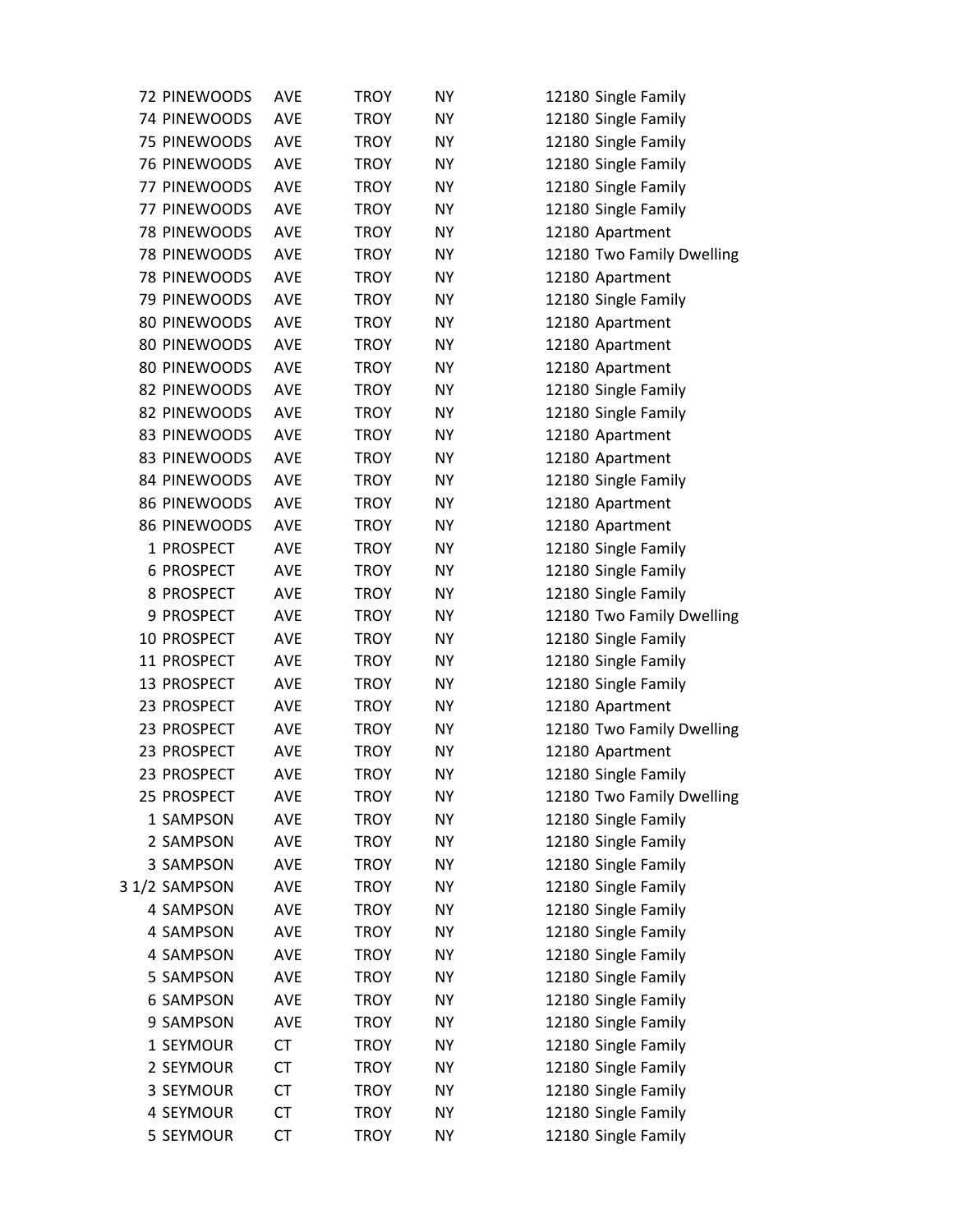| 1 SHELDON         | <b>AVE</b><br>AVE | <b>TROY</b> | NY        | 12180 Apartment       |
|-------------------|-------------------|-------------|-----------|-----------------------|
| 1 SHELDON         |                   | <b>TROY</b> | ΝY        | 12180 Single Family   |
| 2 SHELDON         | AVE               | <b>TROY</b> | ΝY        | 12180 Single Family   |
| 4 SHELDON         | <b>AVE</b>        | <b>TROY</b> | <b>NY</b> | 12180 Single Family   |
| <b>6 SHELDON</b>  | <b>AVE</b>        | <b>TROY</b> | NY        | 12180 Single Family   |
| 7 SHELDON         | AVE               | <b>TROY</b> | NY        | 12180 Single Family   |
| 9 SHELDON         | <b>AVE</b>        | <b>TROY</b> | NY        | 12180 Single Family   |
| 10 SHELDON        | <b>AVE</b>        | <b>TROY</b> | NY        | 12180 Single Family   |
| 12 SHELDON        | <b>AVE</b>        | <b>TROY</b> | NY        | 12180 Apartment       |
| 12 SHELDON        | AVE               | <b>TROY</b> | NY        | 12180 Apartment       |
| 14 SHELDON        | AVE               | <b>TROY</b> | NY        | 12180 Single Family   |
| <b>15 SHELDON</b> | AVE               | <b>TROY</b> | NY        | 12180 Single Family   |
| 1 SPRING          | <b>AVE</b>        | <b>TROY</b> | NY        | 12180 Single Family   |
| 3 SPRING          | <b>AVE</b>        | <b>TROY</b> | NY        | 12180 Commercial Bldg |
| 5 SPRING          | <b>AVE</b>        | <b>TROY</b> | ΝY        | 12180 Commercial Bldg |
| 6 SPRING          | <b>AVE</b>        | <b>TROY</b> | NY        | 12180 Commercial Bldg |
| 9 SPRING          | AVE               | <b>TROY</b> | NY        | 12180 Single Family   |
| 9 SPRING          | AVE               | <b>TROY</b> | NY        | 12180 Single Family   |
| 10 SPRING         | <b>AVE</b>        | <b>TROY</b> | NY        | 12180 Commercial Bldg |
| 11 SPRING         | <b>AVE</b>        | <b>TROY</b> | NY        | 12180 Single Family   |
| 14 SPRING         | ST                | <b>TROY</b> | NY        | 12180 Commercial Bldg |
| 2 SYCAMORE        | PL                | <b>TROY</b> | ΝY        | 12180 Single Family   |
| 3 SYCAMORE        | PL                | <b>TROY</b> | ΝY        | 12180 Single Family   |
| 1 TERRACE         | PL                | <b>TROY</b> | NY        | 12180 Single Family   |
| 2 TERRACE         | PL                | <b>TROY</b> | NY        | 12180 Single Family   |
| 3 TERRACE         | PL                | <b>TROY</b> | NY        | 12180 Apartment       |
| 3 TERRACE         | PL                | <b>TROY</b> | NY        | 12180 Apartment       |
| 4 TERRACE         | PL                | <b>TROY</b> | NY        | 12180 Single Family   |
| 5 TERRACE         | PL                | <b>TROY</b> | ΝY        | 12180 Single Family   |
| <b>6 TERRACE</b>  | PL                | <b>TROY</b> | ΝY        | 12180 Single Family   |
| 7 TERRACE         | PL                | <b>TROY</b> | NY        | 12180 Apartment       |
| 8 TERRACE         | PL                | <b>TROY</b> | NΥ        | 12180 Apartment       |
| 8 TERRACE         | PL                | <b>TROY</b> | NΥ        | 12180 Apartment       |
| 9 TERRACE         | PL                | <b>TROY</b> | ΝY        | 12180 Single Family   |
| 10 TERRACE        | PL                | <b>TROY</b> | NΥ        | 12180 Single Family   |
| 11 TERRACE        | PL                | <b>TROY</b> | NY        | 12180 Single Family   |
| 1 TRACEY          | CT                | <b>TROY</b> | NΥ        | 12180 Single Family   |
| 3 TRACEY          | CT                | <b>TROY</b> | NΥ        | 12180 Single Family   |
| 5 TRACEY          | CT                | <b>TROY</b> | NΥ        | 12180 Single Family   |
| 7 TRACEY          | <b>CT</b>         | <b>TROY</b> | NY        | 12180 Single Family   |
| 8 TRACEY          | CT                | <b>TROY</b> | ΝY        | 12180 Single Family   |
| 9 TRACEY          | CT                | <b>TROY</b> | NY        | 12180 Townhouse       |
| 10 TRACEY         | CT                | <b>TROY</b> | NΥ        | 12180 Single Family   |
| 11 TRACEY         | CT                | <b>TROY</b> | NΥ        | 12180 Single Family   |
| 12 TRACEY         | CT                | <b>TROY</b> | NΥ        | 12180 Single Family   |
| 13 TRACEY         | CT                | <b>TROY</b> | ΝY        | 12180 Single Family   |
| <b>15 TRACEY</b>  | CT                | <b>TROY</b> | NY        | 12180 Single Family   |
|                   |                   |             |           |                       |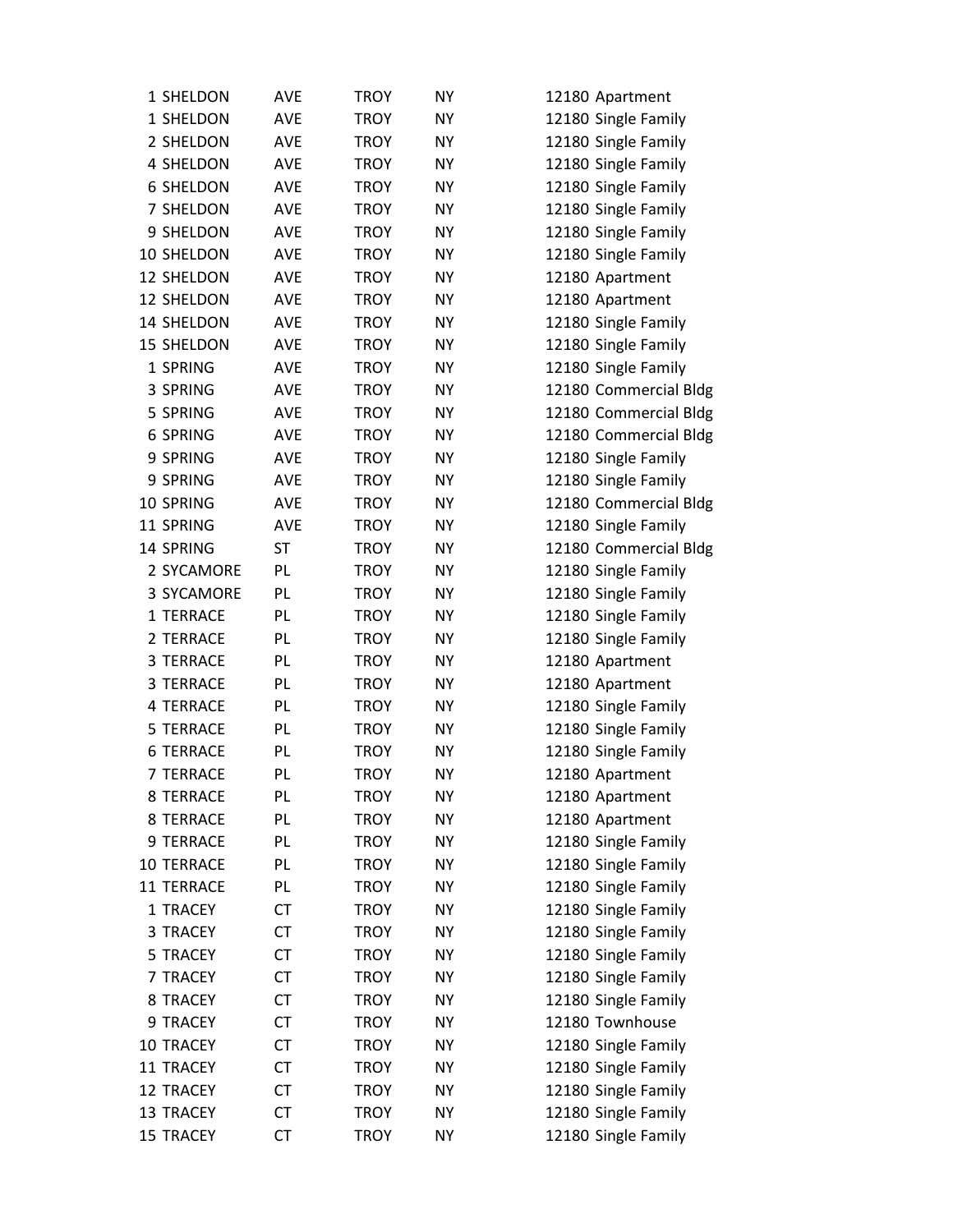| 17 TRACEY   | СT         | <b>TROY</b> | ΝY        | 12180 Single Family       |
|-------------|------------|-------------|-----------|---------------------------|
| 2 Tracy     | <b>CT</b>  | <b>TROY</b> | <b>NY</b> | 12180 Single Family       |
| 4 Tracy     | <b>CT</b>  | <b>TROY</b> | ΝY        | 12180 Single Family       |
| 6 Tracy     | <b>CT</b>  | <b>TROY</b> | NY        | 12180 Single Family       |
| 2 WALKER    | <b>AVE</b> | <b>TROY</b> | NY        | 12180 Single Family       |
| 4 Walker    | AVE        | <b>TROY</b> | <b>NY</b> | 12180 Single Family       |
| 6 WALKER    | <b>AVE</b> | <b>TROY</b> | <b>NY</b> | 12180 Apartment           |
| 7 WALKER    | <b>AVE</b> | <b>TROY</b> | <b>NY</b> | 12180 Single Family       |
| 8 WALKER    | <b>AVE</b> | <b>TROY</b> | <b>NY</b> | 12180 Two Family Dwelling |
| 8 WALKER    | AVE        | <b>TROY</b> | ΝY        | 12180 Apartment           |
| 9 WALKER    | AVE        | <b>TROY</b> | <b>NY</b> | 12180 Apartment           |
| 9 WALKER    | <b>AVE</b> | <b>TROY</b> | ΝY        | 12180 Apartment           |
| 9 WALKER    | <b>AVE</b> | <b>TROY</b> | <b>NY</b> | 12180 Apartment           |
| 10 WALKER   | <b>AVE</b> | <b>TROY</b> | NY        | 12180 Single Family       |
| 10 WALKER   | AVE        | <b>TROY</b> | ΝY        | 12180 Single Family       |
| 11 WALKER   | <b>AVE</b> | <b>TROY</b> | <b>NY</b> | 12180 Apartment           |
| 11 WALKER   | <b>AVE</b> | <b>TROY</b> | <b>NY</b> | 12180 Apartment           |
| 13 WALKER   | <b>AVE</b> | <b>TROY</b> | NΥ        | 12180 Single Family       |
| 14 WALKER   | <b>AVE</b> | <b>TROY</b> | <b>NY</b> | 12180 Single Family       |
| 14 WALKER   | <b>AVE</b> | <b>TROY</b> | <b>NY</b> | 12180 Apartment           |
| 15 WALKER   | AVE        | <b>TROY</b> | <b>NY</b> | 12180 Commercial Bldg     |
| 15 WALKER   | AVE        | <b>TROY</b> | ΝY        | 12180 Single Family       |
| 15 WALKER   | <b>AVE</b> | <b>TROY</b> | NY        | 12180 Single Family       |
| 15 WALKER   | AVE        | <b>TROY</b> | NΥ        | 12180 Single Family       |
| 16 WALKER   | AVE        | <b>TROY</b> | <b>NY</b> | 12180 Multi Dwelling      |
| 16 WALKER   | <b>AVE</b> | <b>TROY</b> | <b>NY</b> | 12180 Apartment           |
| 16 WALKER   | <b>AVE</b> | <b>TROY</b> | ΝY        | 12180 Apartment           |
| 16 WALKER   | <b>AVE</b> | <b>TROY</b> | <b>NY</b> | 12180 Apartment           |
| 17 WALKER   | AVE        | <b>TROY</b> | ΝY        | 12180 Apartment           |
| 18 WALKER   | AVE        | <b>TROY</b> | NΥ        | 12180 Single Family       |
| 18 WALKER   | <b>AVE</b> | <b>TROY</b> | NΥ        | 12180 Apartment           |
| 19 WALKER   | AVE        | <b>TROY</b> | NΥ        | 12180 Two Family Dwelling |
| 20 WALKER   | <b>AVE</b> | <b>TROY</b> | NY        | 12180 Apartment           |
| 20 WALKER   | <b>AVE</b> | <b>TROY</b> | NΥ        | 12180 Apartment           |
| 21 WALKER   | <b>AVE</b> | <b>TROY</b> | NY        | 12180 Single Family       |
| 22 WALKER   | AVE        | <b>TROY</b> | ΝY        | 12180 Single Family       |
| 4 WESTOVER  | <b>AVE</b> | <b>TROY</b> | NΥ        | 12180 Apartment           |
| 5 WESTOVER  | <b>AVE</b> | <b>TROY</b> | NΥ        | 12180 Single Family       |
| 6 WESTOVER  | <b>RD</b>  | <b>TROY</b> | NΥ        | 12180 Single Family       |
| 7 WESTOVER  | <b>RD</b>  | <b>TROY</b> | NY        | 12180 Single Family       |
| 8 WESTOVER  | <b>RD</b>  | <b>TROY</b> | ΝY        | 12180 Single Family       |
| 9 WESTOVER  | <b>RD</b>  | <b>TROY</b> | NY        | 12180 Single Family       |
| 10 WESTOVER | <b>RD</b>  | <b>TROY</b> | ΝY        | 12180 Single Family       |
| 11 WESTOVER | <b>RD</b>  | <b>TROY</b> | ΝY        | 12180 Single Family       |
| 12 WESTOVER | <b>RD</b>  | <b>TROY</b> | NΥ        | 12180 Single Family       |
| 18 WESTOVER | <b>RD</b>  | <b>TROY</b> | ΝY        | 12180 Single Family       |
| 19 WESTOVER | <b>RD</b>  | <b>TROY</b> | NΥ        | 12180 Single Family       |